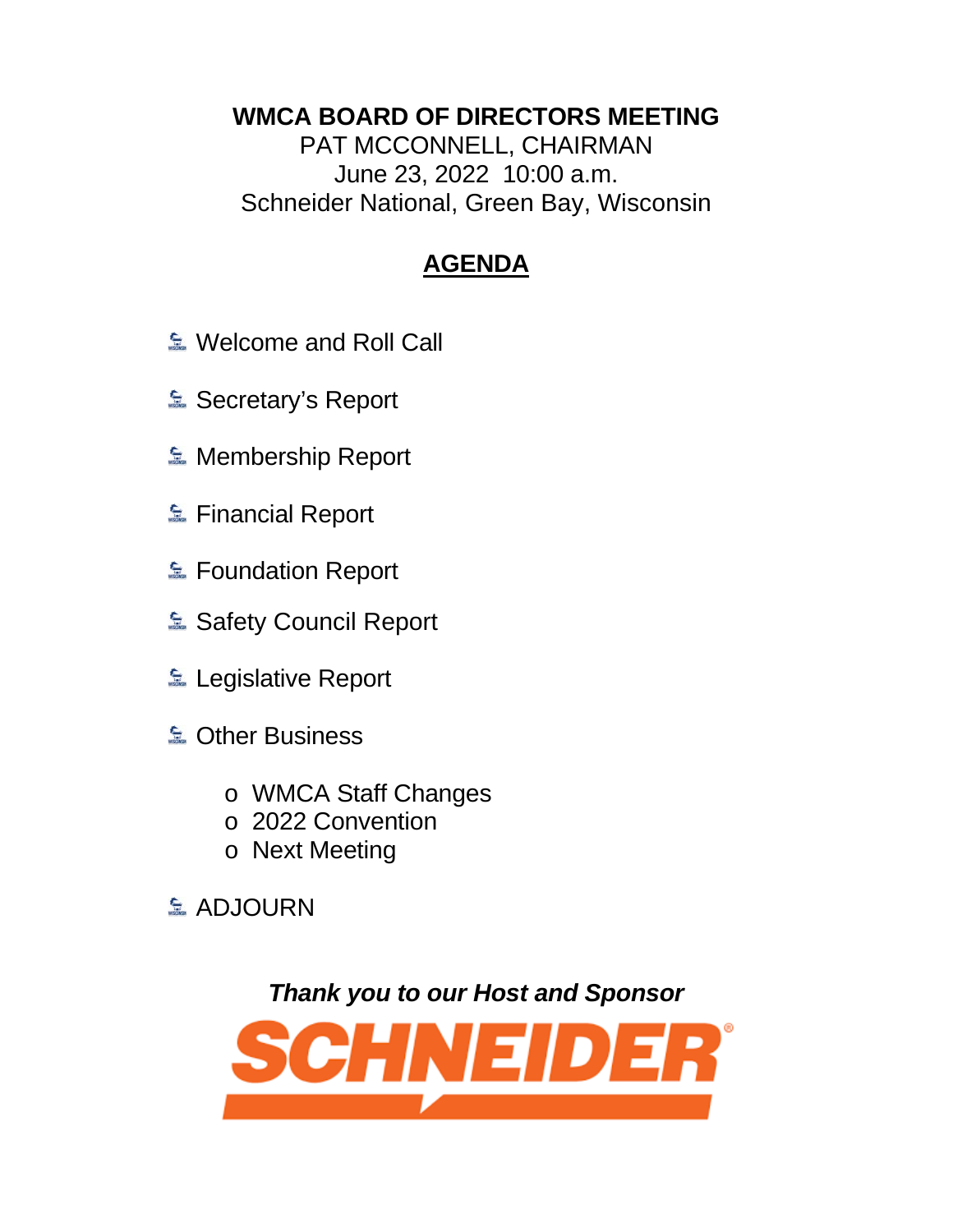## **2022 MINUTES WMCA BOARD OF DIRECTORS MEETING**

## **MARCH 16, 2022 Blue Harbor Resort, Sheboygan, WI**

Chairman Pat McConnell called the quarterly meeting of the Wisconsin Motor Carriers Association board of directors to order at 10:05 a.m. on March 16, 2022 at the Blue Harbor Resort in Sheboygan. A quorum was present. Chairman McConnell welcomed and asked for attendees and guests to do self introductions. Chairman McConnell then thanked Acuity Insurance for hosting the meeting. (Note: The meeting was not held at the Acuity campus due to continued COVID-19 policy restrictions at that site.)

Secretary, Chis Dahlby presented the Minutes of the December 15, 2021 WMCA Board of Directors meeting. With no additions or corrections a motion to approve the minutes was made by John Every and seconded by Teri Kraus. Motion carried.

The Membership Report was presented by Pauline Jaske. The membership of the WMCA consists of 1,213 members in the following divisions:

| <b>General Trucking</b> | 299 |
|-------------------------|-----|
| Allied                  | 147 |
| Movers                  | 15  |
| Milk                    | 73  |
| Tow                     | 159 |
| Coach                   | 28  |
| Independents            | 492 |

There has been a significant decrease in the number of independent owner/operators for reasons which have not been determined. All other divisions remain relatively stable. A motion to approve the Membership Report was made by John Anderson and seconded by Terry Reed. Motion carried.

The Treasurer's Report was presented by Jon Coca. Between December 1, 2021 and March 1, 2022, the WMCA had total expenditures of \$322,271 and total revenue of \$245,548 with an ending fund balance of \$136,893. As of March 1, 2022 the Political Action Committee (W-TON) account had a balance of \$22,087 and the Truckers for Wisconsin Fund (Conduit) had a balance of \$17,074. A motion to approve the Treasurer's Report was made by Chris Schmidt and seconded by Teri Kraus. Motion carried.

The Foundation Report was presented by Dave Batterman. As of March 1, 2022, the balance in the WMCA Foundation account was \$58,221.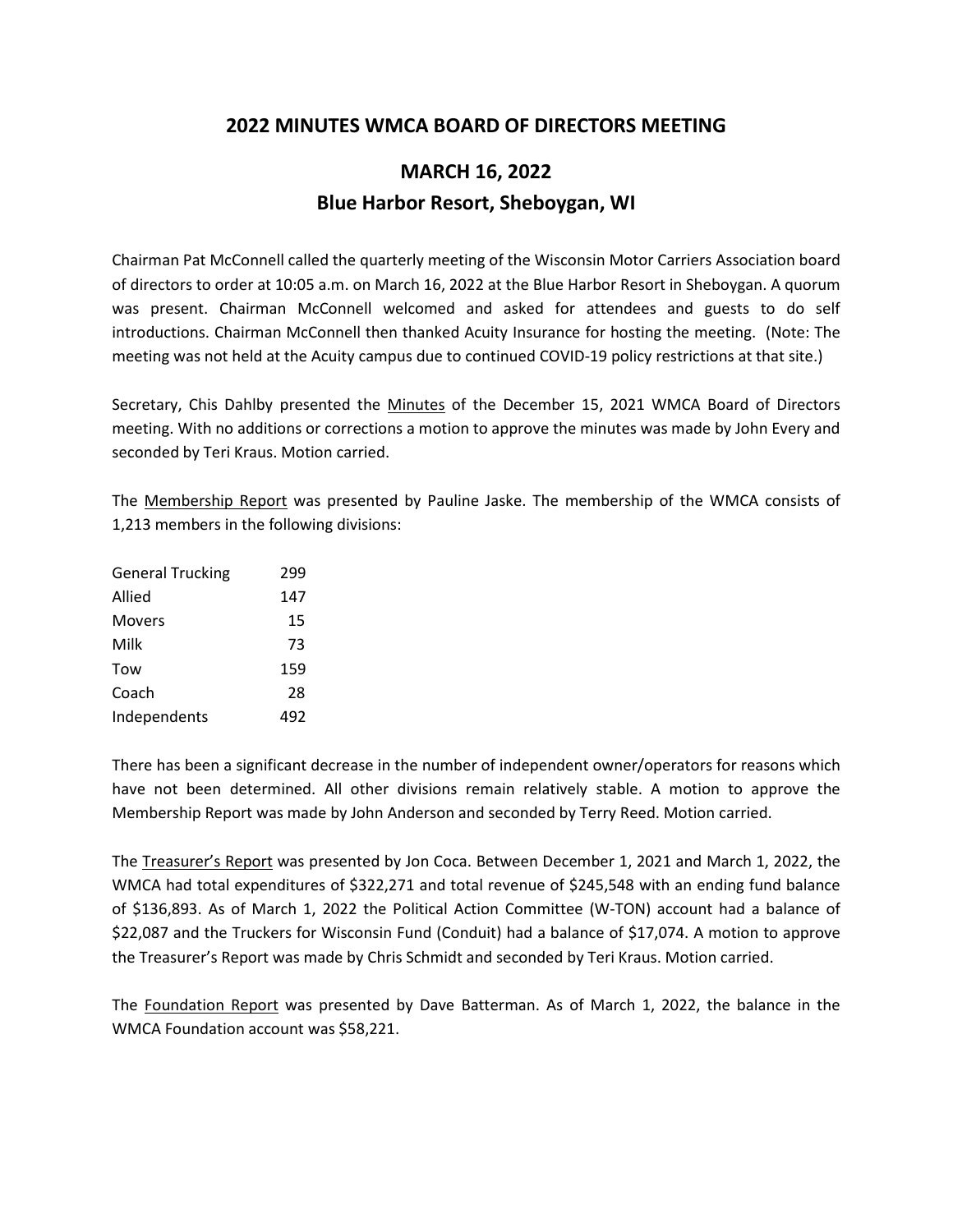We are still awaiting a response from the Wisconsin Warehouse Association (WWA) regarding the use of \$68,000 of WWA funds for scholarships to tech college students who complete the Supply Chain Management program.

The 10th Annual Sport Shooting Clays event will be held on June 1, 2022 at Milford Hills Hunt Club. We expect another successful fundraising event for the Foundation.

A motion to approve the Foundation Report was made by Susan Jaske and seconded by Teri Kraus. Motion carried.

The Safety Council Report was presented by Kim Conradt, Safety Programs Coordinator.

Safety & Weight Enforcement Facilities (SWEF) visits begin in April and run through October. There is no limit on the number of attendees now that COVID restrictions are being lifted by the State. This year Wisconsin Road Team Captains will not be charged for attending.

The Fleet Safety Contest is no open for entries with a deadline of June 1. Awards will be presented at the Safety Luncheon during the WMCA convention in September.

The Wisconsin Safety Management Council Safety Director of the Year Award is now taking nominations which are due by June 1. Lisa Thompson, America's Service Lines, was last year's recipient.

Wisconsin Safety Management Council (WSMC) meetings have resumed in person and allow for a Zoom link. As common practice, no meetings will be held during the summer months of June, July and August.

Seminar/Webinar Programs have resumed in-person and are scheduled through December 2022. A fiveday certification program for Safety Directors and Safety Supervisors will be held the week of March 21.

Wisconsin Road Team captains have resumed doing classroom visits. We currently have 17 captains. Among other programs, they will be participating in the national campaign, Heads Up Phones Down, the week of July 10.

The Wisconsin Truck Driving Championships (WTDC) will be held May 20-21 at Fox Valley Technical College. The event was cancelled the past two years due to the COVID pandemic. Added family attractions and kid's events are being implemented to boost attendance. Unfortunately the Wisconsin Truck Tech Championships (WTTC) had to be cancelled due to no one being available to chair the event. Plans are to revive the event in 2023.

The President's Safe Driver Club (PSDC) luncheons and awards ceremonies were held for the 25<sup>th</sup> year. 65 companies nominated 1,360 drivers that were inducted into the club.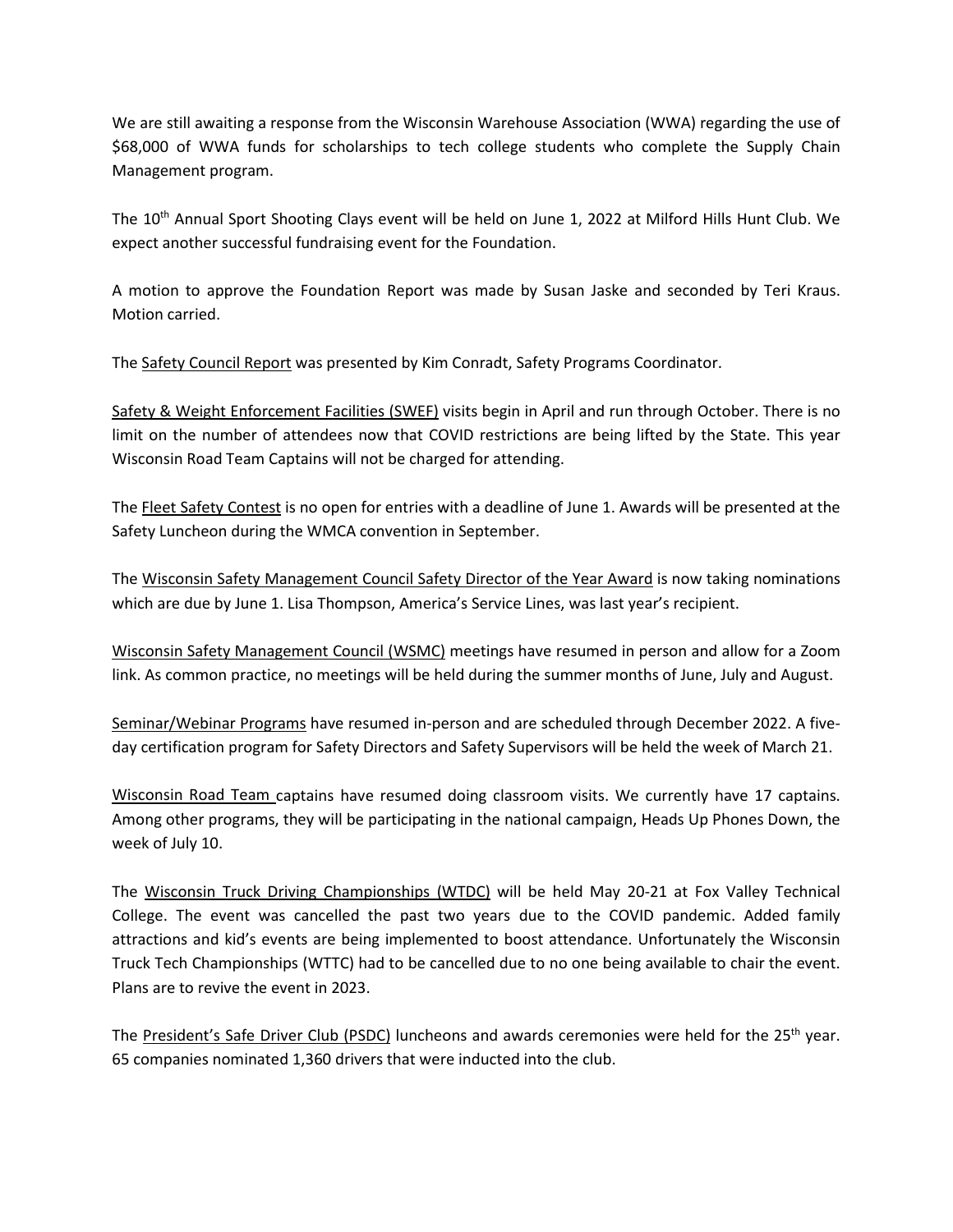The Driver of the Month & Driver of the Year were chosen for 2021. Bill Minor, Walmart Beaver Dam was named Driver of the Year. In attendance at the Safety Banquet for the presentations were WisDOT Secretary, Craig Thompson and State Superintendent, Anthony Burrell, Wisconsin State Patrol.

Thank a Trucker Day – 10/4 will be held again this October 4. We will once again solicit donations that will be used for Kwik Trip gift cards. The event will be held at Kwik Trip, Kenosha located at Hwy 50 and I-94.

The Safety Management Council is working with the State Patrol to notify our members that WisDOT Administrative Code Trans 327 will have a comment period for sections of the code that will sunset in July 2023.

The WMCA once again received ATA's highest award, Summa Cum Laude, for our safety programs.

The Legislative Report was presented by WMCA President, Neal Kedzie.

 Emergency Responder Safety Zones legislation was signed into law. The WMCA backed bill defines safety zones, includes towers as emergency responders and increases penalties for violations.

 The Wisconsin Budget Surplus is projected at \$3.8 billion which is \$2.9 billion more than expected. This is being driven by one-time federal stimulus money.

AB 691/SB 703 passed both houses .The legislation provided that an owner-operator/independent contractor hired by a motor carrier and required to have certain safety equipment, does not constitute "employer-like" control by the carrier company. Without this legislation, OO/ICs can potentially be misclassified as employees instead of independent contractors under law.

AB 941 passed both houses. The legislation establishes three financial assistance programs consisting of scholarships and grants, aimed at increasing the number of individuals with a Commercial Drivers License (CDL) and helping to offset some of the training costs for trucking companies that operate their own driver training programs.

Miscellaneous Legislation: The GOP legislature introduced a package of bills titled the "Stronger Workforce Initiative" in an effort to address the employment crisis facing Wisconsin businesses. Legislation has been drafted that focuses on indexing UI benefits, "Ghosting' employers by skipping job interviews, FoodShare work requirement, creating a Reemployment Assistance program, refusing work to remain on Medical Assistance, Unemployment System tune up and conducting regular eligibility checks.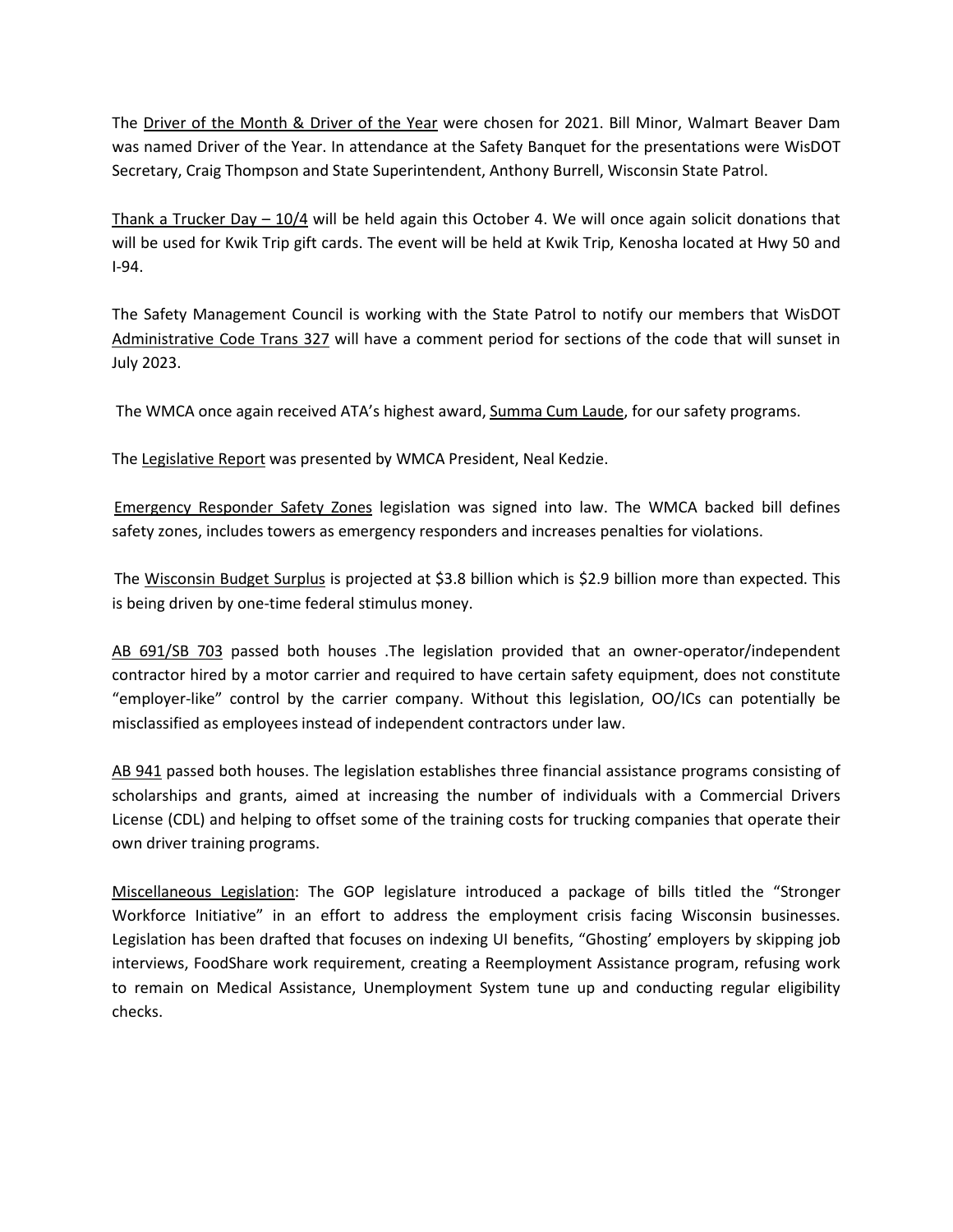#### Other Business:

Cliff Johnson, representing our meeting's host company, Acuity, gave an overview of Acuity's transportation programs and continued dedication to providing risk management solutions for the trucking industry.

The Wisconsin Movers Association (WMA) Vacancy was addressed. The WMA is a division of the WMCA and is allowed representation on the board as per the WMCA bylaws. The seat has been vacant since 2017. Rob Sowinski, General Manager with Capitol North American Moving Services, approached the WMCA requesting he be considered to fill the vacancy. The Nominating Committee met and voted unanimously to recommend that Rob be nominated for the vacant board position. A vote by the full board of directors is required. A motion to approve Rob Sowinski as the board member representing the WMA was made by Chris Schmidt and seconded by Cliff Johnson. Motion carried.

A news video of an interview with Dennis R. Hilker Trucking Company on the topic of rising fuel costs was shown to the meeting attendees.

Neal Kedzie gave a WMCA staff update. Michele Teevan was introduced as the new Events & Communications Coordinator. Michele joined the WMCA on February 7, replacing Vanessa Solis who left employment with the WMCA officially on March 11 to be a full-time mom for her newborn; JT. Michele gave an overview of her work experience and background. It was also announced that Misty Simpson, Membership Services Coordinator, had left the WMCA on February 25 for other business opportunities. A search to replace her has been suspended and Dan Johnson has taken over membership and accounts receivable responsibilities. Neal voiced his appreciation for Vanessa's and Misty's contributions to the Association during their time with the WMCA.

A WMCA events calendar update was given by Michele Teevan, Events and Communications Coordinator. The following events were noted: The Call on Washington (COW) will be virtual since the Capitol in D.C. continues to be closed to the public. The Truck Driving Championships will return after being suspended the past two years due to COVID-19. Sporting Clays has 21 teams registered. The Tow Show will be Father's Day. The Golf outings for this summer will be at Lake Arrowhead and West Bend Country Club. The Brewers Tailgate will be August 30 versus the Pittsburgh Pirates. The Milk Haulers Convention will be in Onalaska. The WMCA Convention will be at SentryWorld, Stevens Point. Thank a Trucker 10-4 will be October 4 at Kwik Trip, Kenosha.

The next quarterly WMCA Board of Directors meeting will be the two-day Summer Outing/Board Meeting. A host company and date has not been determined. Tentatively plan for two days during June 21-23, 2022.

Chairman McConnell called for any other business. Hearing none, a motion to adjourn was made by Teri Kraus and seconded by Andy Schmidt. The meeting adjourned at 11:31 a.m.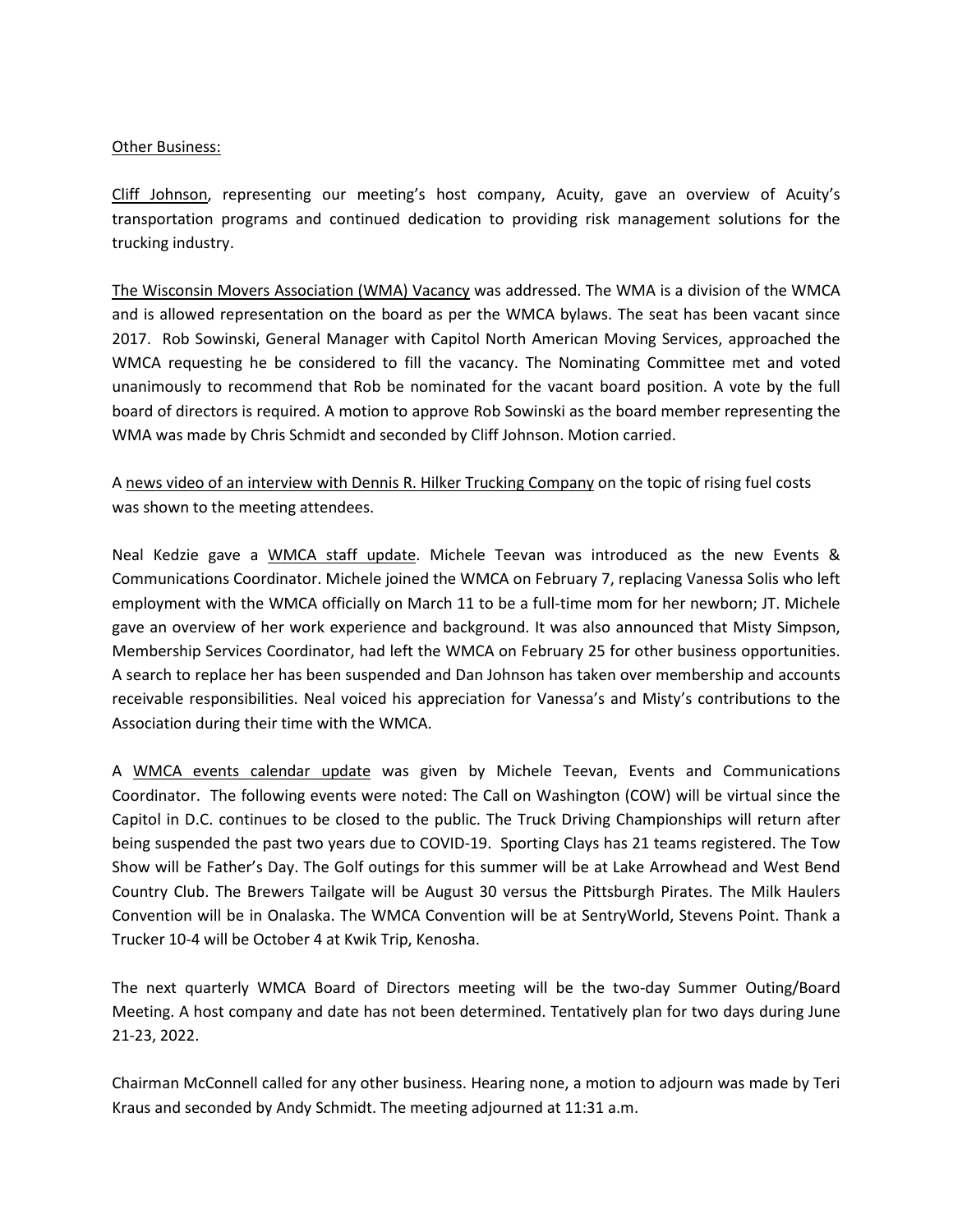## **MEMBERSHIP REPORT**

June 23, 2022 Pauline Jaske, Reporting

Membership in the WMCA consists of **1,183** members in the following divisions:

|               | <b>March 2022</b> | <b>June 2022</b> |
|---------------|-------------------|------------------|
| General       | 299               | 298              |
| <b>Allied</b> | 147               | 145              |
| <b>Movers</b> | 15                | 15               |
| <b>Milk</b>   | 73                | 72               |
| <b>Tow</b>    | 160               | 160              |
| Coach         | 28                | 28               |
| Independents  | 492               | 465              |
| <b>TOTAL:</b> | 1,213             | 1,183            |

There has been a slight decrease in membership, mostly in the Independent Owners, but everything remains generally stable. The Membership Committee continues to review any past due members and is reaching out to those they may know regarding their membership status.

This concludes the Membership report.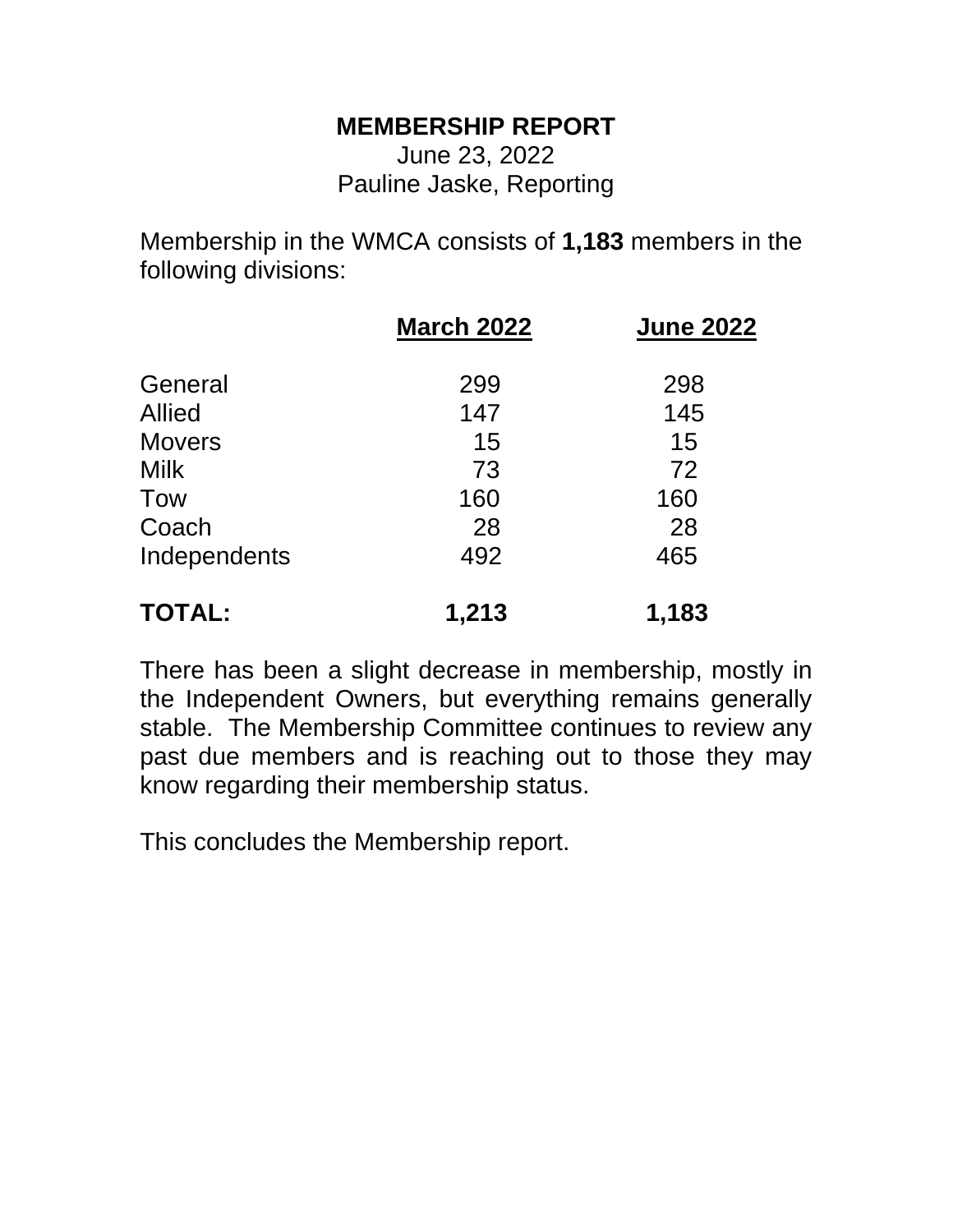## **TREASURER'S REPORT WMCA ANNUAL MEETING June 23, 2022**

Between March 1, 2022 and June 1, 2022 the WMCA had total expenditures of \$516,062 and total revenue of \$463,779 with an ending fund balance of \$296,272.

In regards to other WMCA accounts, as of June 1, 2022 the Political Action Committee (W-TON) account had a balance of \$22,087 and the Truckers for Wisconsin Fund had a balance of \$17,147.

This concludes the Treasurer's report.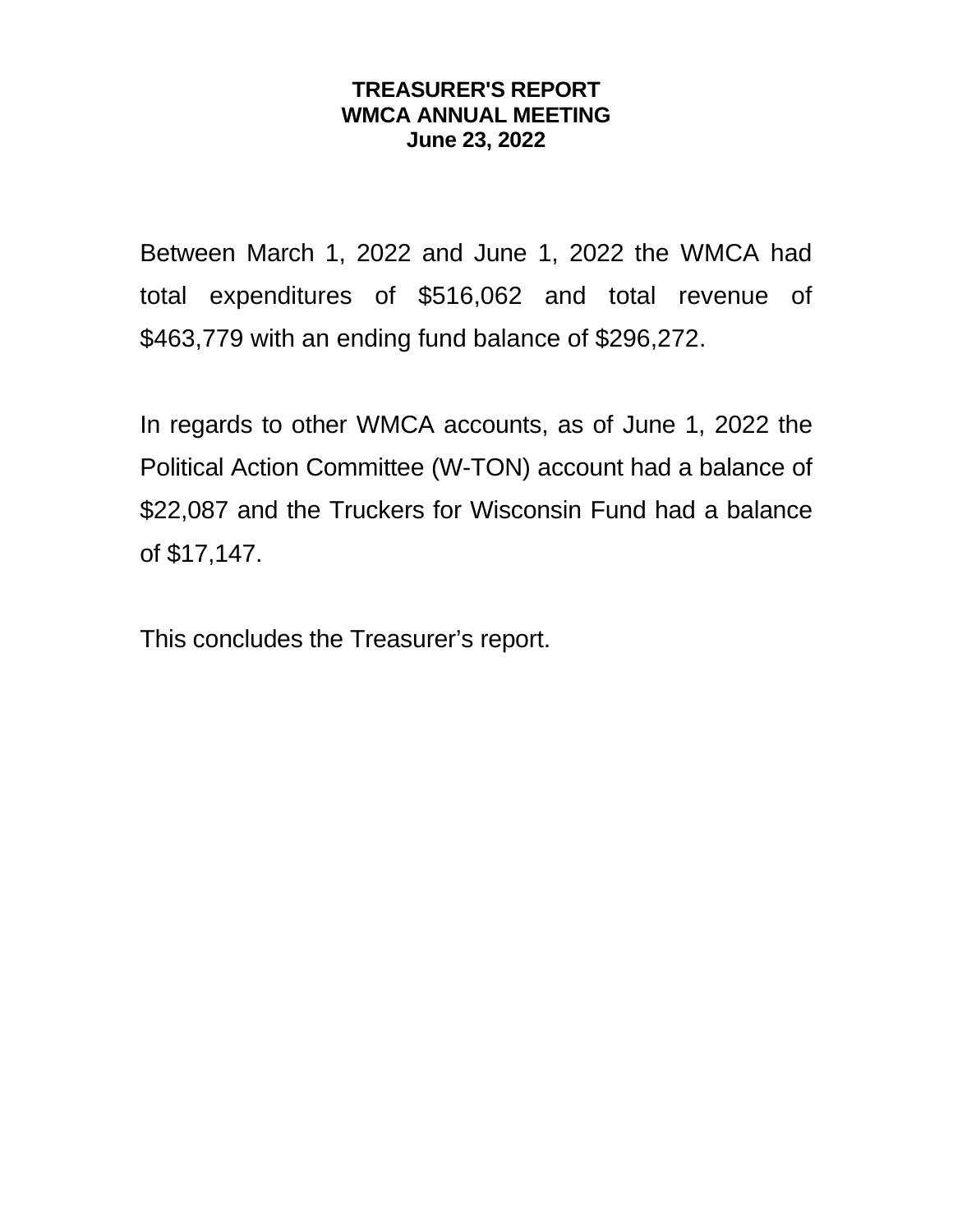## **Wisconsin Motor Carriers Association Profit Loss by Class October 2021 through May 2022**

|                                         | Oct 2021-May 2022 |
|-----------------------------------------|-------------------|
| <b>Other Income/Expense</b>             |                   |
| <b>Other Income</b>                     |                   |
| <b>Administrative Income</b>            | 64,666.96         |
| <b>Advertising</b>                      | 5,625.00          |
| <b>ATA Commissions</b>                  | 103.00            |
| <b>Contribution Income</b>              | 15,585.83         |
| <b>Convention Income</b>                | 14,530.00         |
| <b>Diamond Club</b>                     | 51,500.00         |
| <b>Dues</b>                             | 204,077.64        |
| <b>Golf Outing Income</b>               | 26,770.00         |
| <b>Independent Operator Fees</b>        | 31,115.00         |
| Interest Income                         | 1,267.84          |
| Miscellaneous Income                    | 12,760.74         |
| <b>Mover Dues</b>                       | 2,502.50          |
| <b>Seminar Income</b>                   | 5,676.00          |
| <b>Services Royalties</b>               | 2,924.13          |
| <b>Sporting Clays Shootout</b>          | 18,575.00         |
| <b>Tailgate Income</b>                  | 6,100.00          |
| <b>Total Other Income</b>               | 463,779.64        |
| <b>Other Expense</b>                    |                   |
| <b>Office Services</b>                  | 1,939.30          |
| <b>Computer &amp; Software Expense</b>  | 1,723.42          |
| <b>Accounting Services</b>              | 32,680.74         |
| <b>Advertising &amp; PR</b>             | 391.80            |
| <b>Association Meetings</b>             | 936.39            |
| <b>ATA-TAEC Expenses</b>                | 1,172.56          |
| <b>Automobile Allowance</b>             | 4,000.00          |
| <b>Awards &amp; Prizes</b>              | 25.50             |
| <b>Banking Fees</b>                     | 672.66            |
| <b>Business Insurance</b>               | 9,878.03          |
| <b>Contributions &amp; Scholarships</b> | 5,111.26          |
| <b>Convention Expenses</b>              | 65.402.45         |
| <b>General Printing &amp; Signs</b>     | 728.54            |
| <b>Golf Outing Expenses</b>             | 250.41            |
| <b>IT Equipment &amp; Maintenance</b>   | 203.20            |
| <b>Membership Dues/Subscriptions</b>    | 3.992.90          |
| <b>Merchant Fees</b>                    | 7,145.80          |
| <b>Office Supplies</b>                  | 4,943.46          |
| <b>Payroll &amp; Related</b>            | 313,038.26        |
| <b>Pension Plan Admin Fees</b>          | 1,667.50          |
| <b>Postage &amp; Mailing Supplies</b>   | 3,592.65          |
| Rent                                    | 17,400.00         |
| <b>Sales &amp; Use, Property Taxes</b>  | 50.85             |
| <b>Seminar Expenses</b>                 | 7,412.15          |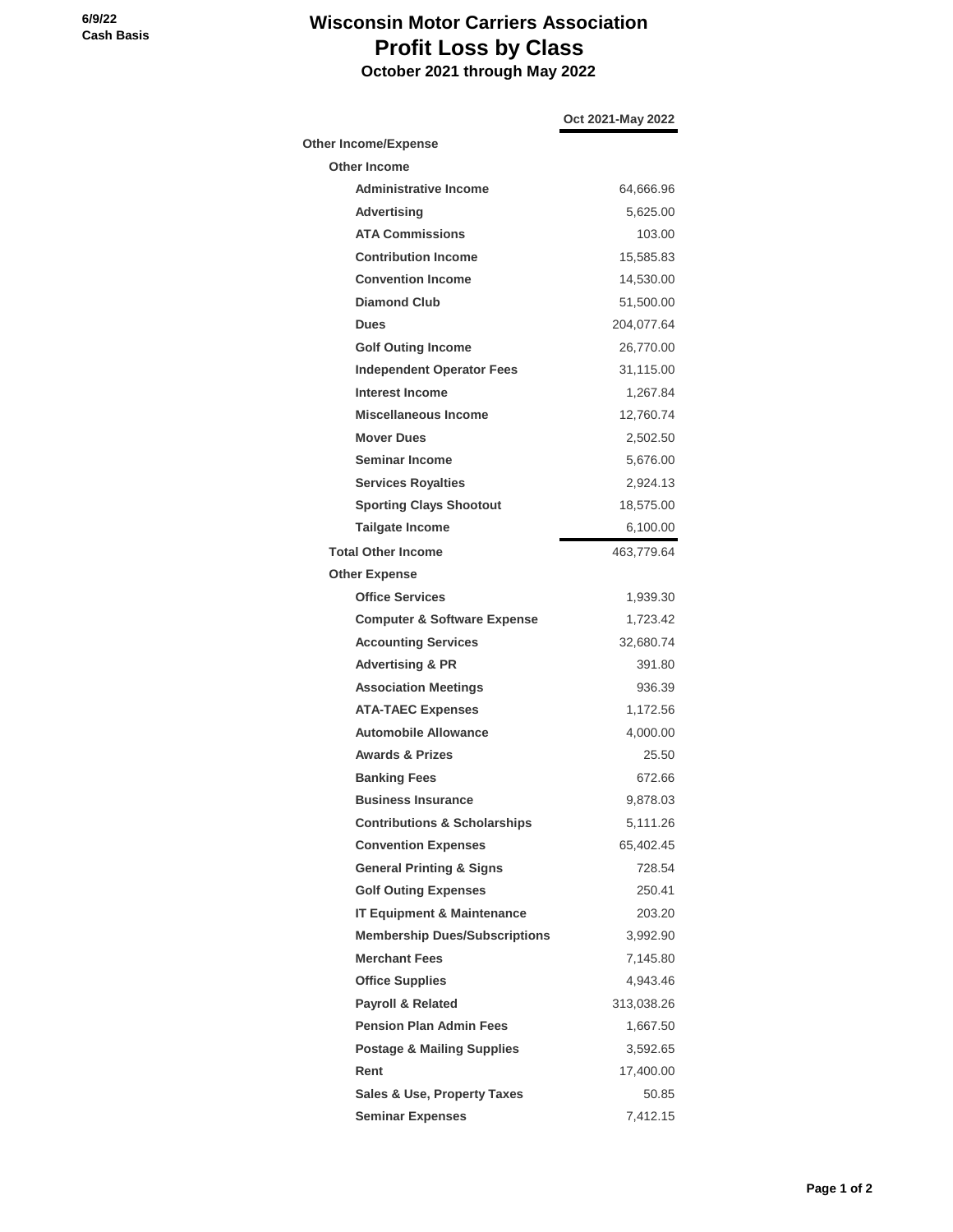## **Wisconsin Motor Carriers Association Profit Loss by Class October 2021 through May 2022**

| 941.32<br><b>Sporting Clays</b><br><b>Tailgate Expenses</b><br>17,461.46<br><b>Telephone &amp; Internet</b><br>3,843.17<br><b>Travel Expenses</b><br>4.797.11<br><b>Truck Driving Champ Expenses</b><br>1,204.72<br><b>Utilities</b><br>2,954.44<br><b>Web Site</b><br>500.00<br>516,062.05<br><b>Total Other Expense</b><br><b>Net Other Income</b><br>$-52,282.41$ | Oct 2021-May 2022 |
|----------------------------------------------------------------------------------------------------------------------------------------------------------------------------------------------------------------------------------------------------------------------------------------------------------------------------------------------------------------------|-------------------|
|                                                                                                                                                                                                                                                                                                                                                                      |                   |
|                                                                                                                                                                                                                                                                                                                                                                      |                   |
|                                                                                                                                                                                                                                                                                                                                                                      |                   |
|                                                                                                                                                                                                                                                                                                                                                                      |                   |
|                                                                                                                                                                                                                                                                                                                                                                      |                   |
|                                                                                                                                                                                                                                                                                                                                                                      |                   |
|                                                                                                                                                                                                                                                                                                                                                                      |                   |
|                                                                                                                                                                                                                                                                                                                                                                      |                   |
|                                                                                                                                                                                                                                                                                                                                                                      |                   |
| Net Income<br>$-52,282.41$                                                                                                                                                                                                                                                                                                                                           |                   |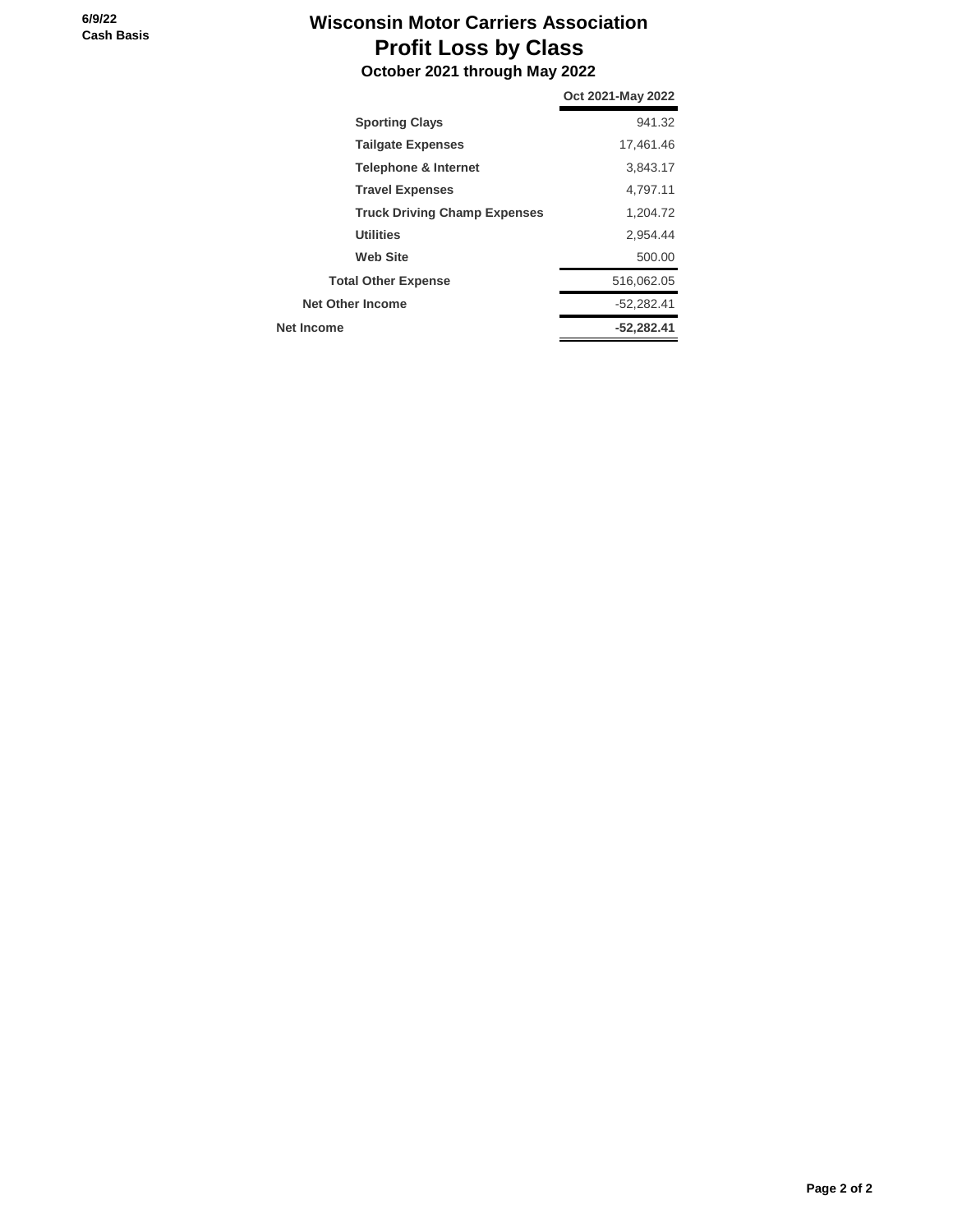### **Wisconsin Motor Carriers Association Balance Sheet As of May 31, 2022**

**May 31, 22 ASSETS Current Assets Checking/Savings Checking - General (OCB)** 34,406.00 **Money Market - General (OCB)** 98,849.00 **Reserve Fund (OCB)** 125,908.00 **Petty Cash** 277.00 **Total Checking/Savings** 259,440.00 **Total Current Assets** 259,440.00 **TOTAL ASSETS 259,440.00 LIABILITIES & EQUITY Equity Fund Balance** 296,272.00 **Net Assets With Restrictions** 15,450.00 **Net Income** -52,282.00 **Total Equity** 259,440.00 **TOTAL LIABILITIES & EQUITY 259,440.00**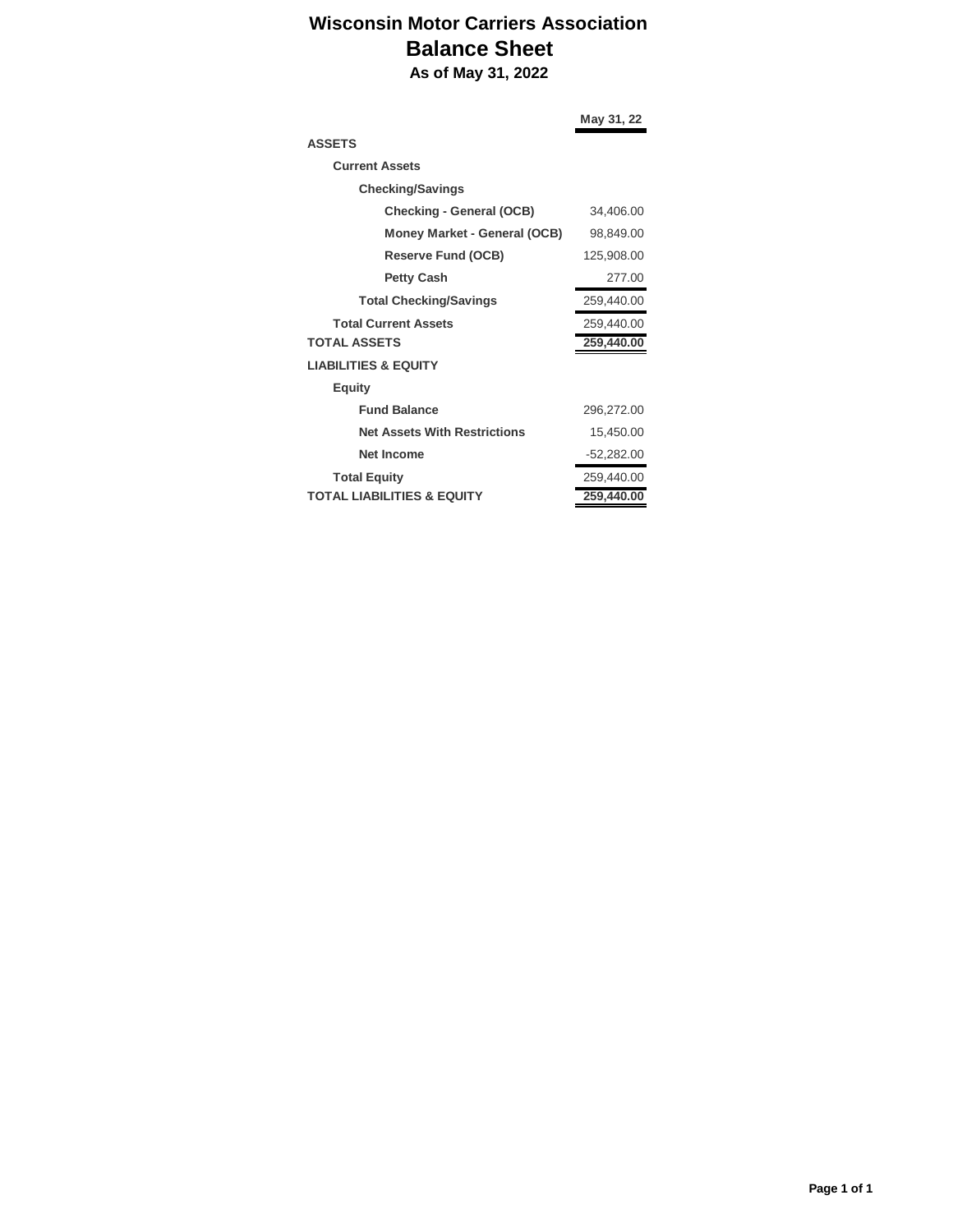## **FOUNDATION REPORT WMCA Board Meeting June 23, 2022**

As of June 1, 2022, the balance in the WMCA Foundation account was \$55,839.

The Foundation provides grants up to \$1,000 to the truck driving diesel technician programs at the Fox Valley, Chippewa Valley, Waukesha County and Milwaukee Area technical colleges.

The 10<sup>th</sup> Annual Sport Shooting Clay event was another very successful event with more than 150 shooters participating. Preliminary numbers show that revenue was \$27,940 and expenses were \$13,341, making the net revenue for the event at \$14,599 – our best year to date!

Thank you to all the shooters, sponsors and volunteers who helped make it all possible.

This concludes the Foundation Report.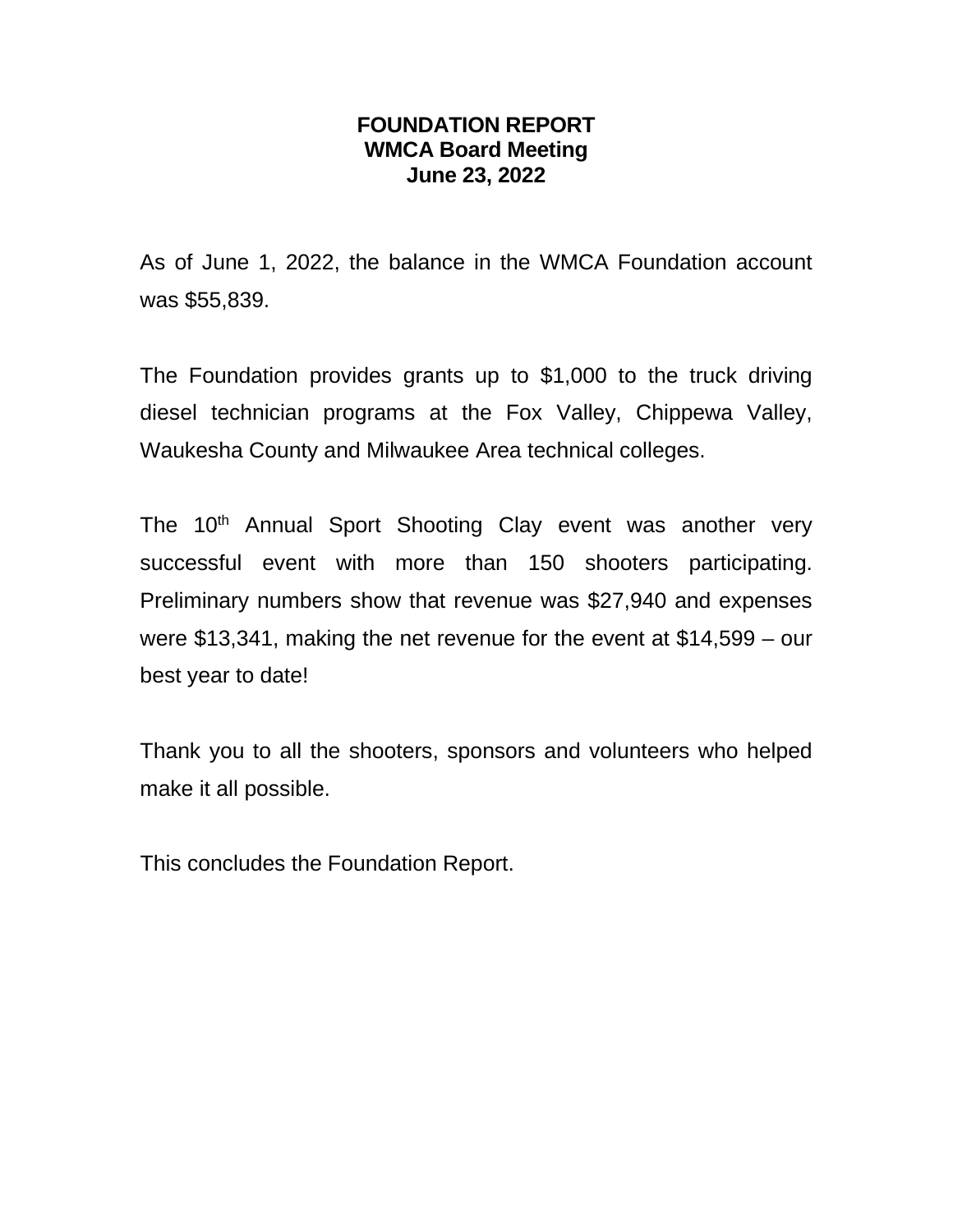## **WMCA Board of Directors Meeting Legislative Report June 23, 2022**

#### **State Legislation Update**

AB 691/SB 703, which passed both houses, was vetoed by Governor Evers. This legislation would have clarified that if an owner-operator/independent contractor is hired by a motor carrier and required to have certain safety equipment and does not constitute "employer-like" control by the carrier company. Without this clarification, if challenged in court, OOs/ICs could potentially be misclassified as employees instead of independent contractors under the law.

AB 941, which passed both houses, was vetoed by Governor Evers. This legislation would have established three financial assistance programs consisting of scholarships and grants aimed at increasing the number of individuals with a commercial drivers license (CDL). It would also help offset some of the training costs for trucking companies that operate their own driver training programs.

All bills not acted on are now dead for this session of the legislature.

The state legislature has adjourned for the session but could reconvene for a special session. The governor recently called for a special session of the legislature to overturn the State's 1849 abortion ban. However, GOP leadership has stated that they do not plan to agree to the call.

#### **Federal Legislation Update**

Current bills and rules that affect the trucking industry are making their way through Congress and federal agencies. Among them are:

H.R. 7348 Strengthening Supply Chain Through Truck Incentives Act is bipartisan legislation introduced by Wisconsin Congressman Mike Gallagher (R). The bill is a refundable tax credit up to \$7,500 for a Class A CDL driver with a minimum of 1,900 hours driving time in a year. The credit would sunset after two years. (Note: For this legislation along with authoring the Women In Trucking Act, Rep. Gallagher was named ATA's Truck Champion of the Month of May, 2022.)

H.R. 4996 Ocean Shipping Reform Act passed both houses and is awaiting the President's signature. The bill aims at improving efficiency in the supply chain and focuses on controlling exorbitant fees, illegal detention and demurrage fees charged on truckers by ocean shipping operations.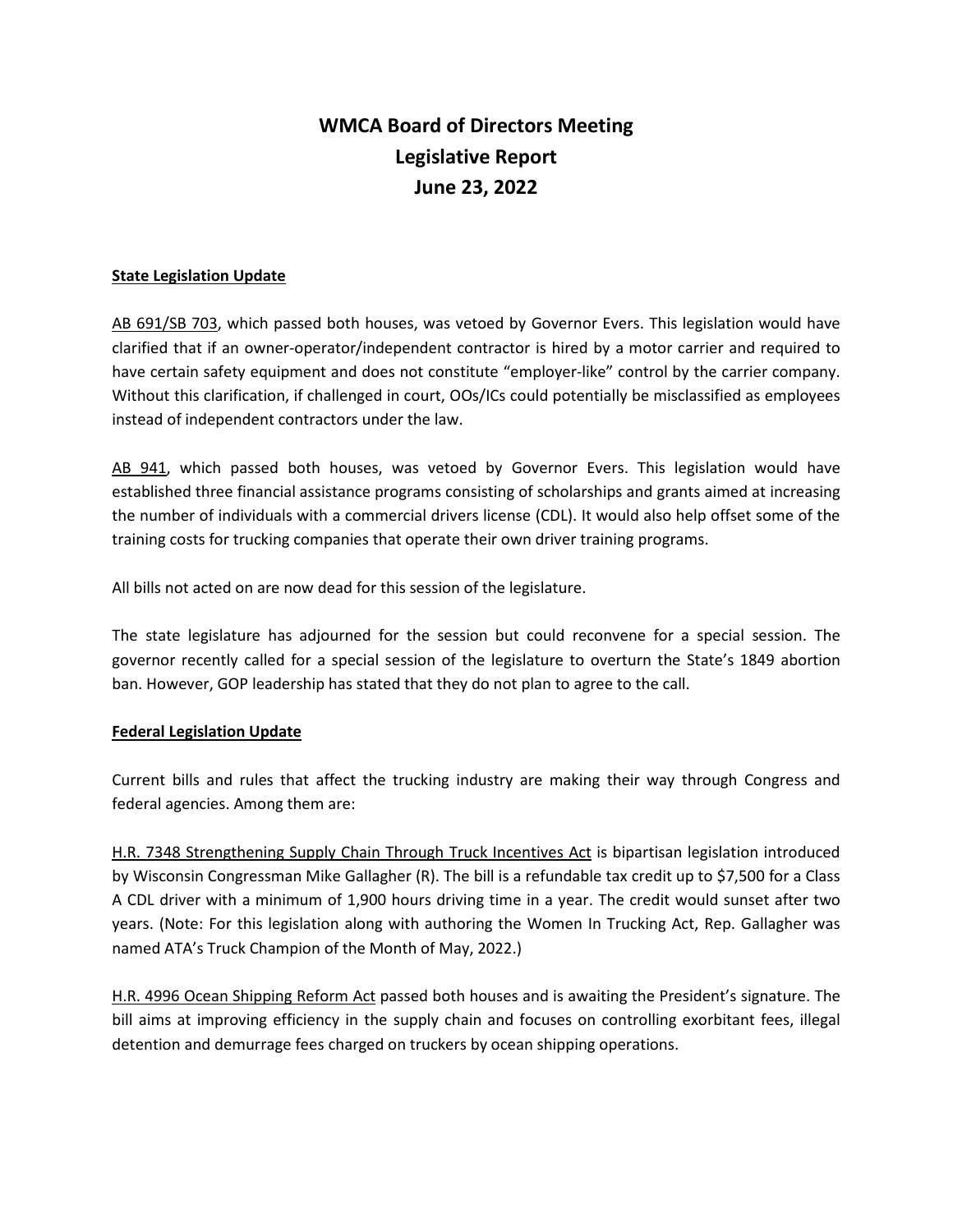H.R. 6571 TSA Security Threat Modernization Act standardizes TSA background checks and reduces processing and redundancy. This will benefit truck drivers who need Homeland Security clearance.

H.R. 6151 Highway Accident Fairness Act. is aimed at protecting truckers from fraudulent claims resulting from staged accidents.

H.R. 2187 Truck Parking Safety Improvement Act authorizes appropriations through FY2026 to the federal DOT to provide parking for commercial motor vehicles on the federal-aid highway system.

H.R. 7517 Guaranteeing O.T. for Truckers Act would end the overtime wage exemption for truck drivers as legislated by Congress and established in the Fair Labor Standards Act of 1938 and affirmed by the U.S. Supreme Court. Implementation would favor single truck owner-operators leased to large carriers but almost certainly would pose significant challenges for large carriers and be a boon for the trial bar. Many who favor the motor carrier exemption believe doing so will force shippers and receivers to become more efficient, thereby reducing the time drivers spend waiting at loading docks.

Docket EPA-HQ-OAR-2019-005 Control of Air Pollution From New Motor Vehicles: Heavy-Duty Engine and Vehicle Standards, Proposed Rule is currently being formulated. The WMCA submitted written testimony urging the EPA to develop a single national low-NOx rule or truck manufacturers that is technologically feasible, affordable, and doesn't delay fleet turnover which would impede environmental progress.

The Security and Exchange Commission (SEC) Greenhouse Gas Emissions Rule has been proposed which would mandate that companies, including trucking firms, disclose the greenhouse gas emissions they produce and costs of moving away from fossil fuels. The controversial rule, which calls into question the financial regulator's role in environmental policy, will inevitably by litigated in court.

HOS Exemption for Baby Formula – The FMCSA issued an emergency declaration in May lifting the HOS requirement for commercial drivers carrying infant formula. The exemption goes until June 30, 2022.

#### **Call on Washington (COW)**

Due to the federal Capitol building remaining closed to the public because of continued concerns about COVID-19 transmission, the WMCA, in conjunction with the ATA, held a virtual two-day COW on May 11- 12. A virtual issues briefing was conducted by ATA on May 10. Meetings were held with every congressional office and both senate offices. General policy discussion on issues affecting the trucking industry included: supply chain, highway infrastructure investment, workforce development, lawsuit abuse reform, rising diesel fuel costs, and driver shortage. Plans are for in-person meetings to resume for COW 2023.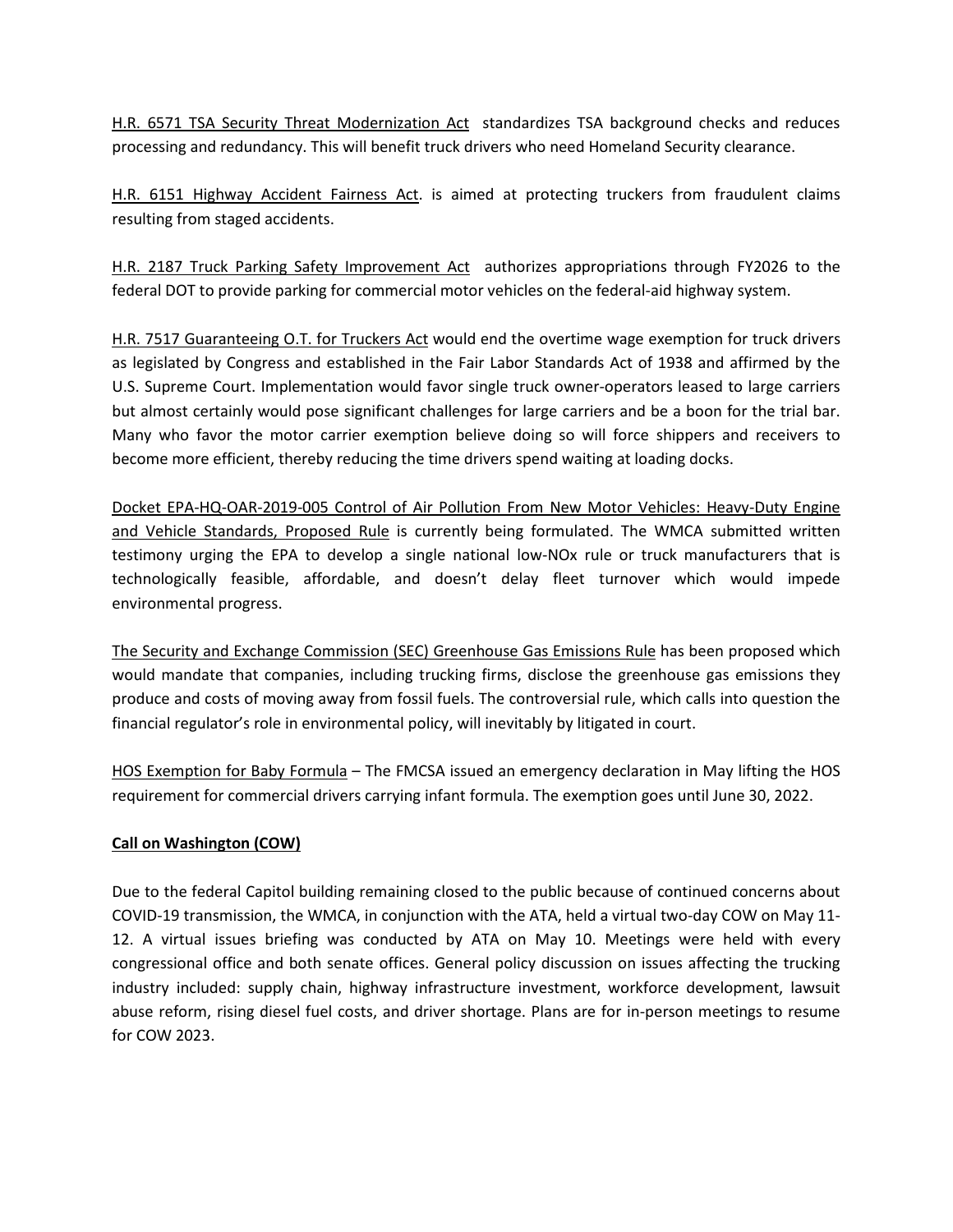#### **Elections 2022**

Filings of nomination papers for public office were due June 1. 16 odd-numbered State Senate seats (1- 33) and all 99 State Assembly seats are up for election, as well as Governor, Lieutenant Governor, Attorney General, Secretary of State**,** State Treasurer**,** one U.S. Senate seat and all eight Congressional offices.

More than a dozen GOP incumbents in the Legislature, House and U.S Senate drew primary challengers. Meanwhile, longtime Secretary of State Doug La Follette is the only Democrat incumbent to draw a Dem opponent. He will face the chair of the Dane County Democratic Party. The primary election is scheduled for August 9. The general election is November 8.

7 of the total 33 State Senator and 23 State Representatives are not seeking reelection this cycle. This ties with 2014 which was the third highest turnover since 1940.

Noted GOP gubernatorial candidates in the primary election include former Lieutenant Governor Rebecca Kleefisch, State Representative Tim Ramthun and businessmen Kevin Nicholson and Tim Michels.

There are eight GOP contenders for the open Lieutenant Governor position including State Senators Roger Roth and Pat Testin. State Representative Sarah Rodriguez is one of two Democrats running in the primary.

Three GOP candidates are looking to take on Attorney General Josh Kaul including State Representative Adam Jarchow.

Three GOP candidates are seeking election to challenge for the office of Secretary of State including State Representative Amy Loundenbeck.

Two GOP and three democrats are vying for the open **State Treasurer** position.

Republican U.S. Senator Ron Johnson has a minor primary opponent. The winner will face one of 8 Democrats running in the primary which includes Lieutenant Governor Mandella Barnes and State Treasurer Sarah Godlewski.

In races for Congress, there is an open seat in the 3<sup>rd</sup> District currently held by longtime Congressman Ron Kind who decided to retire. 4 Democrats are running and GOP contender Derrick Van Orden is unopposed. No Democrats filed to run against either Representative Glenn Grothman or Mike Gallagher, though they both have long-shot primary opponents.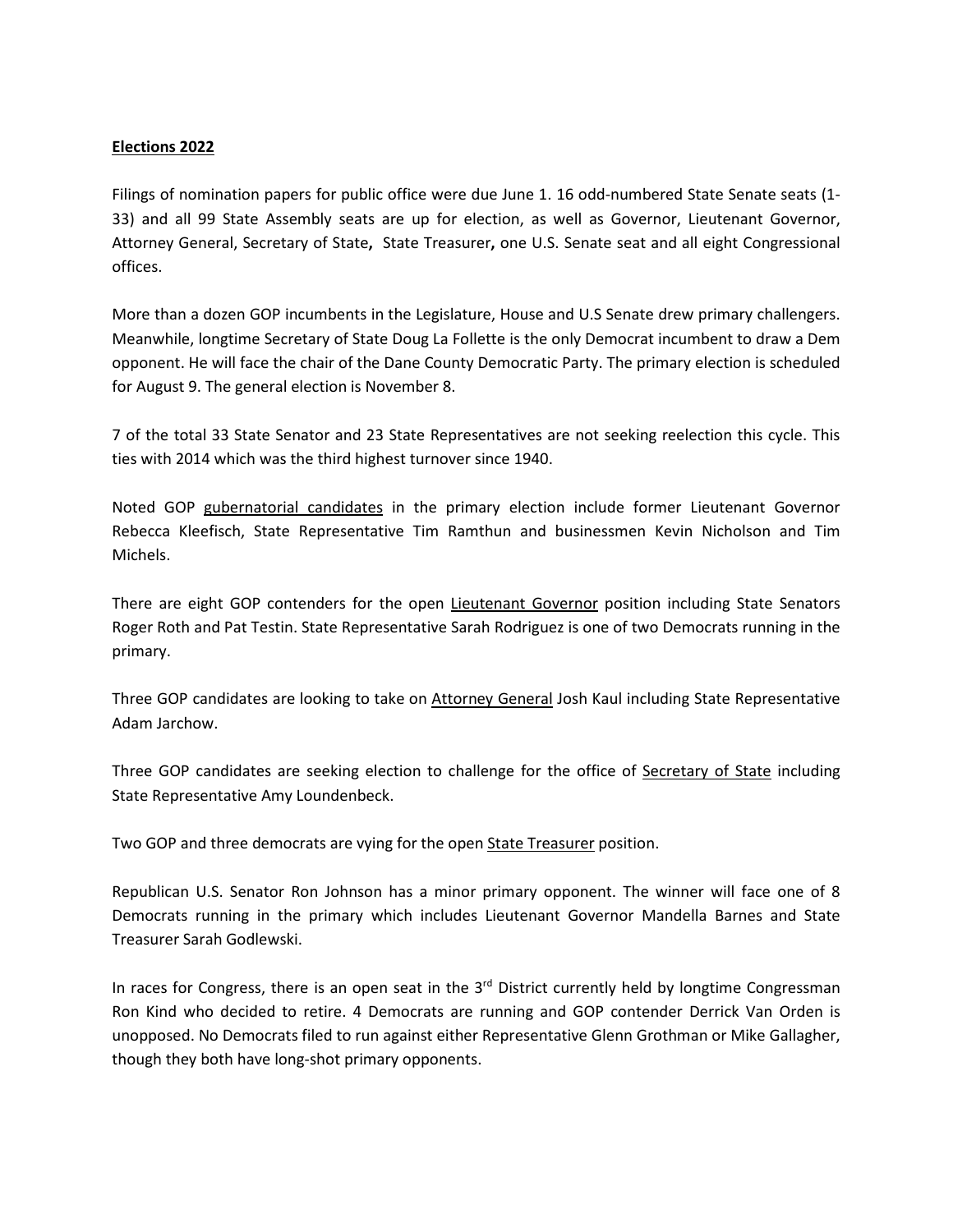#### **Miscellaneous Issues**

The American Transportation Research Institute (ATRI) announced its research priorities for 2022:

- Marijuana Impacts of Decriminalization on the Trucking Industry
- Quantifying Industry Impacts from Predatory Towing
- Efficacy of Driver Training on Safety Outcomes and Driver Retention
- Utilizing EB-3 Work Permits to Help Mitigate the Driver Shortage
- Securities and Exchange Commission (SEC) Rule Impacts on the Trucking Industry

The Rhode Island Truck Tolling Federal Court Case has concluded. A ruling is expected by September. ATA is optimistic for a positive outcome that would determine the State's truck- only tolling to be unconstitutional and in violation of the Interstate Commerce Clause.

AB 5 Worker Classification of Independent Contractors – The California Trucking Association's (CTA) challenge to enforcement of AB 5, which uses the ABC test that presumes a worker is an employee, has been distributed for consideration by the Supreme Court at its conference scheduled for June 23. Should the Court vote to hear or deny the case, the disposition will be released in its Orders on June 27. The case could possibly, though less likely, be relisted for the next conference scheduled for October 27.

Wisconsin Automated Vehicle External Advisory Committee (WAVE) – WMCA President Neal Kedzie is serving on the WAVE Advisory Committee which most recently met in March. The committee's purpose is to provide input and advice to WisDOT on Connected and Automated Vehicles (CAV) planning priorities, implementation policies and impacts on a safe and efficient transportation system.

Wisconsin Freight Advisory Committee - WMCA President Neal Kedzie continues to serve on this WisDOT Advisory Committee which recently met in early June. He was asked to provide an update on the trucking industry at the beginning of the meeting. The committee later discussed the need for improvement of transportation infrastructure including roads and bridges, ports, Mississippi lock system, airports and rail. Other topics included Wisconsin's freight plan and how to design resilience to extreme weather and natural disasters.

Interstate 39/90/94 Corridor Study: Citizens Advisory Committee (CAC) – WMCA President Neal Kedzie has been asked by WisDOT to serve on the CAC representing the trucking industry. The section of this primary freight corridor being studied for improvements extends from McFarland to the Wisconsin Dells. The committee is expected to have its first meeting in early August.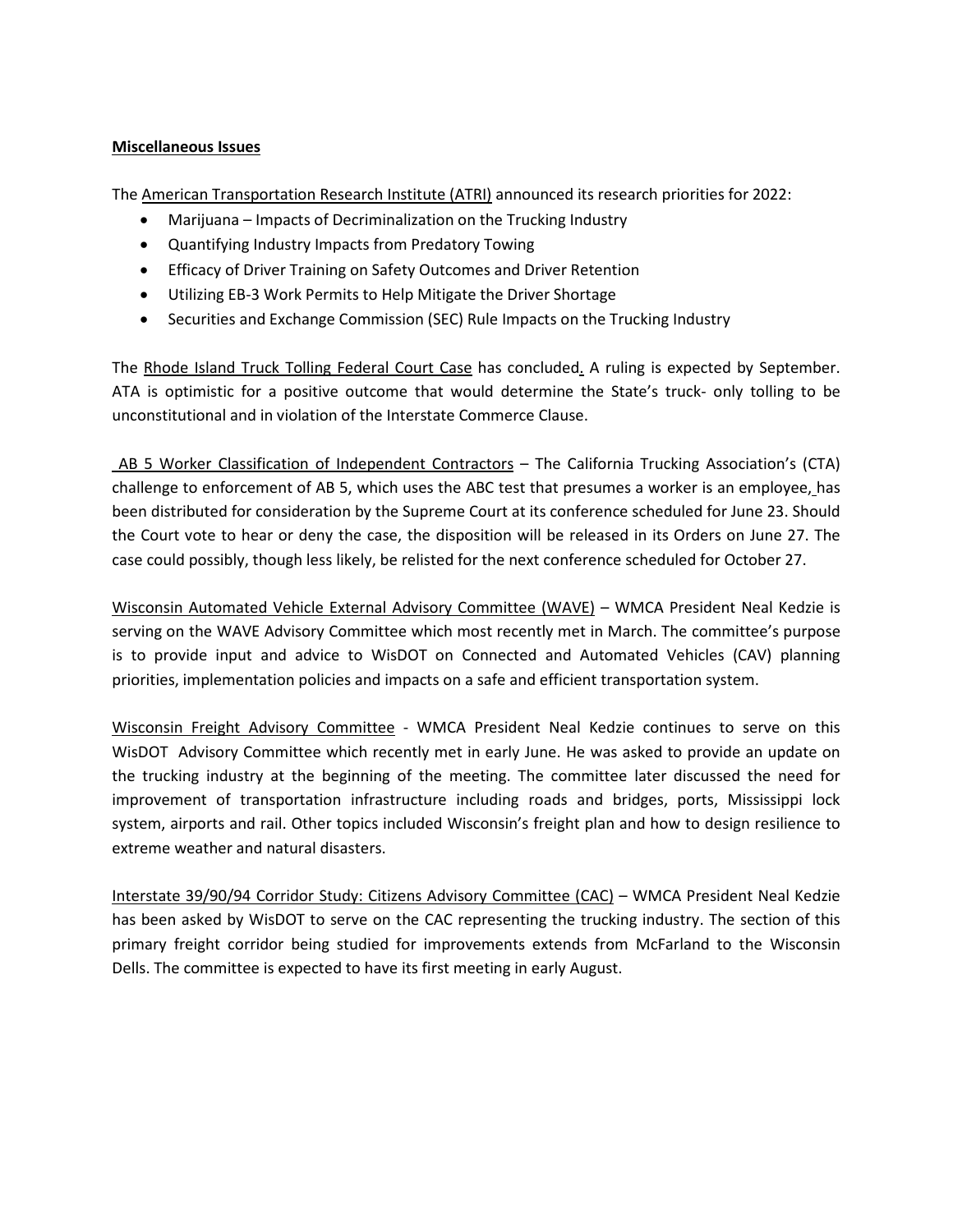## WISCONSIN MOTOR CARRIERS ASSOCIATION, INC.

BYLAWS (As amended December 15, 2017) (As amended December 15, 2021)

#### ARTICLE I Name

Section 1. This association shall be known as the WISCONSIN MOTOR CARRIERS ASSOCIATION, INCORPORATED, under the laws of the state of Wisconsin, hereinafter referred to as 'the Association'.

Section 2. The location of the principal office of this Association shall be the City of Madison, County of Dane, State of Wisconsin.

#### ARTICLE II Purpose

Section 1. To foster, promote and protect the inherent advantages of transportation by motor vehicle and other like business and pursuit. To develop social, scientific and industrial interests and promote the general welfare of its members through and by such means as the Association shall from time to time determine.

Section 2. To develop a better highway transportation system properly adapted to the needs of commerce and the national defense of the United States of America.

Section 3. To advocate just, reasonable and equitable taxation for the operation of motor trucks within and between all states.

Section 4. To advocate that certain funds derived from taxation of motor vehicles be appropriated and used exclusively for the enforcement of regulatory laws.

Section 5. To promote harmony and cooperation among motor truck operators in order to coordinate their efforts in carrying out the aims and purposes of this Association.

Section 6. To pledge this Association to mobilize ever-growing forces of safety and give them wide support and leadership.

Section 7. To conduct seminars and provide information to its members to help insure that they are as productive and efficient as possible in internal operations.

Section 8. To engage in any lawful business incidental to or of a similar nature to the foregoing, which may be deemed advisable, and to do and perform all of the lawful acts and things which may be deemed necessary or convenient in the conduct of the business of said Association.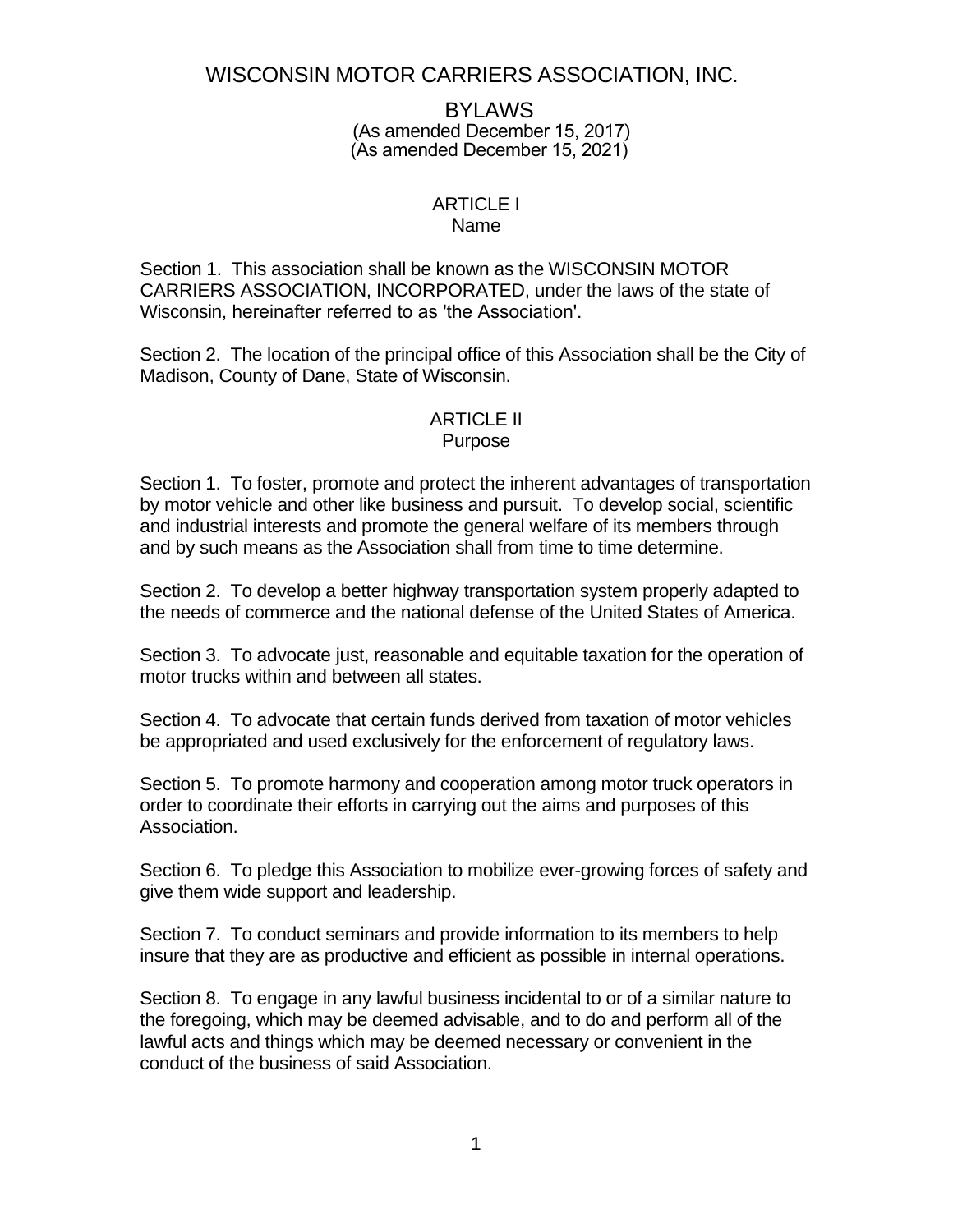### ARTICLE III Membership

Section 1. Any person, partnership or corporation, who is directly or indirectly engaged in transportation by motor vehicles may become a member of this Association by executing and filing with the Association a verified application agreeing to become bound to and to abide by the articles of Association and By-Laws of the Association and faithfully to discharge all duties and obligations imposed thereby, which application shall be accompanied by the necessary fees to cover such membership. Such application shall be subject to the approval of the Board of Directors and membership shall become effective upon acceptance by the Board of Directors.

Section 2. Any divisional or geographical group, or any association bureau or organization representing carriers engaged in motor vehicle transportation or any group fostering motor vehicle transportation may become a member of this Association by executing and filing with the Association a verified application agreeing to become bound to and to abide by the Articles of Association and By-Laws of the Association and faithfully to discharge all duties and obligations imposed thereby, which application shall be accompanied by the necessary fees to cover such membership. Such application shall be subject to the approval of the Board of Directors and membership shall become effective upon acceptance by the Board of Directors. Any such membership shall be known and is hereafter referred to as a Division. Membership in any Division is predicated upon membership in the General Association unless provided otherwise by the Board of Directors.

Section 3. Membership of any member or Division may be terminated by:

- a) Voluntary resignation upon not less than sixty (60) days' notice in writing to the Association;
- b) Expulsion of such member by order of the Board of Directors upon sixty (60) days' written notice for failure to pay or cause to be paid any amount owing the Association for dues, or any other account whatsoever;
- c) Expulsion of such member by order of the Board of Directors for failure to cure any breach of any duty or obligation of such member within sixty (6) days' after formal written notice by the President to do so.

d) Expulsion of such member, by order of the Board of Directors through a two-thirds majority vote of the Directors present at a special meeting called for such purpose, for engaging in conduct, activities, or practices that are contrary to the mission of the Association, destructive to its reputation, deemed illegal or in conflict with the best interests of the Association and its trucking industry members.

Section 4. The property rights of the members of this Association shall be equal and all property rights, interests or other rights and privileges in or to this Association of any member or Division shall cease upon the termination of membership by voluntary withdrawal, expulsion, death or other causes. Upon dissolution of any Division any monies or properties shall revert to the Association.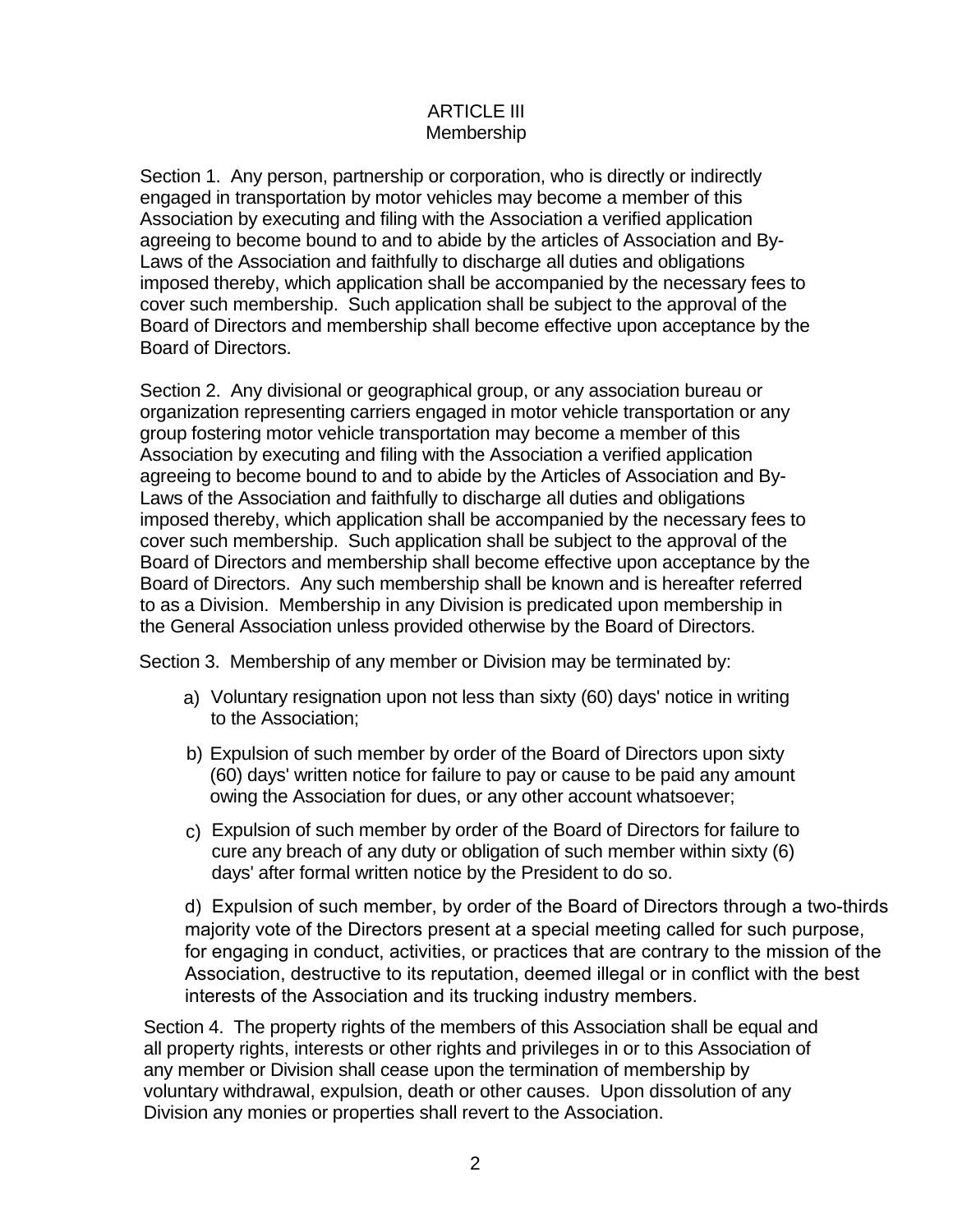Section 5. In the event of the dissolution of this corporation, the assets of the corporation shall be transferred or conveyed to one or more domestic or foreign corporations, societies or organizations engaged in activities substantially similar to those of this corporation, with the particular recipient to be designated pursuant to a Plan of Distribution duly adopted by the membership in accordance with the Wisconsin Statute then applicable.

#### ARTICLE IV Voting

Section 1. Each person, partnership or corporation who is a member of this Association and qualified under Article III, Section 1 hereof, shall be entitled to one vote in all matters relative to the conduct of the affairs of the Association. Membership only in a Division does not entitle such member to vote upon affairs of the Association. Only one vote shall be allowed per member.

Section 2. Each Division qualified under Article III, Section 2 hereof, shall be entitled to the number of votes, as the Board of Directors shall from time to time direct.

Section 3. Members may not vote by proxy. Votes by a Division shall be cast by an authorized representative of said Division in a unit.

### ARTICLE V

#### Meetings

Section 1. The Board of Directors may designate any place as the place of meeting for any annual or any special meeting.

Section 2. The annual meeting of the membership shall be held on a date to be fixed annually by the Board of Directors, and it shall be the duty of the President to give ten (10) days' notice of such meeting to each Director, said notice to state the time and place of such meeting and to be addressed to the member either by postal mail or electronically, but failure to give such notice shall not affect the validity of such meeting or proceedings thereat. At such meeting, any business may be transacted not requiring a special notice.

Section 3. Special meetings of the membership may be held upon call by the President when directed by the Chairman of the Board, or upon direction in writing of a majority or Directors then in office, or upon written direction of a majority of the members. The President shall give five (5) days' notice of such meeting in the same manner as is provided in Article V, Section 2, hereof for the giving of notice, save that such notice shall, in addition specify the purpose or purposes of the meeting.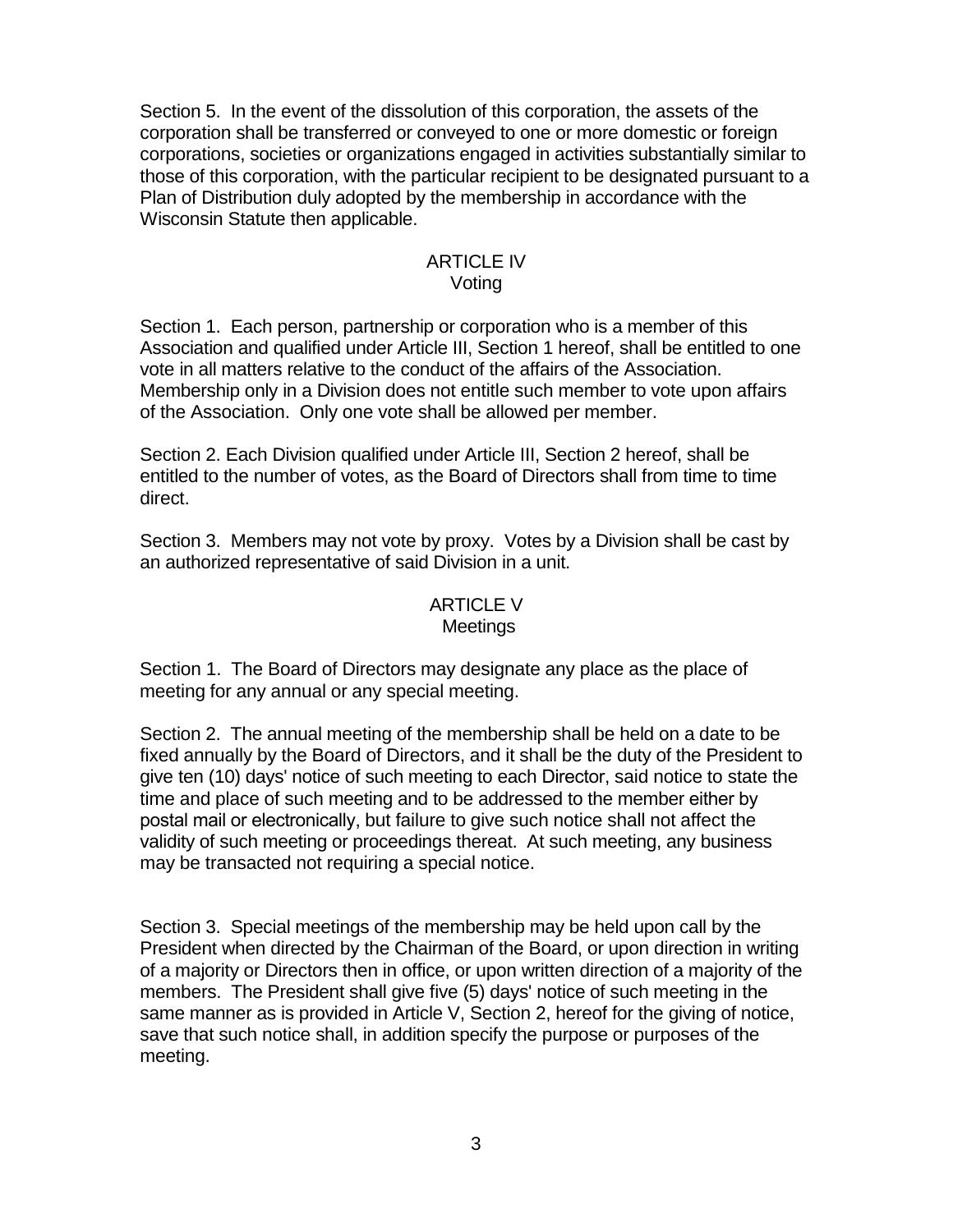Section 4. A meeting of the membership may regularly and validly be held whenever a majority of the Board of Directors shall be present at any meeting, however notified, and shall sign a written consent to the holding thereof upon the records, and at such meeting any business may be transacted which could lawfully be transacted at meeting regularly called and notified.

Section 5. Presence at any meeting of twenty (20) Directors shall constitute a quorum, save as otherwise provided by law; but less than a quorum meeting at any time pursuant to notice, shall have power to adjourn from time to time until a quorum shall be present.

Section 6. The Chairman of the Board, or in his absence, the Vice-Chairman, shall preside at meetings of the membership, and the Secretary shall act as Secretary thereof, but should such officers not be present, their function may be performed by any of the members present, as chosen by those in attendance.

#### ARTICLE VI

#### Board of Directors

Section 1. The affairs of this Association shall be managed by a Board of Directors composed of fifty-one members and all active past chairmen representing the person, partnership or corporation who is a member of the Association. No company may have more than one voting member on the Board of Directors. No director may be an Honorary Director and an active past chairman at the same time.

The fifty-one general directors shall be nominated from the membership at large and shall serve for terms of three years each, with seventeen directors being elected each year. Each division of the Association shall have at least one member on the Board of Directors. The President shall also serve as a nonvoting, ex officio member of the Board of Directors.

The Nominating Committee shall make its recommendations to the full membership at each annual meeting relative to positions on the Board of Directors. In making its nominations, the Nominating Committee shall try to insure that the Board of Directors represents a good cross section of the members from a geographical, size of company, and type of operations perspective. It is also the responsibility of the Nominating Committee to insure that every division within the Association has at least one representative on the Board of Directors.

The Board of Directors is authorized to also name Honorary Directors. To be eligible for designation as an Honorary Director, an individual must have been a past director and must have made significant contributions to the Association and the industry over an extended period of time. If a person is approved by at least a two-thirds vote of the Board for designation as an Honorary Director, he or she is specifically invited to every Board function, but would not have voting rights.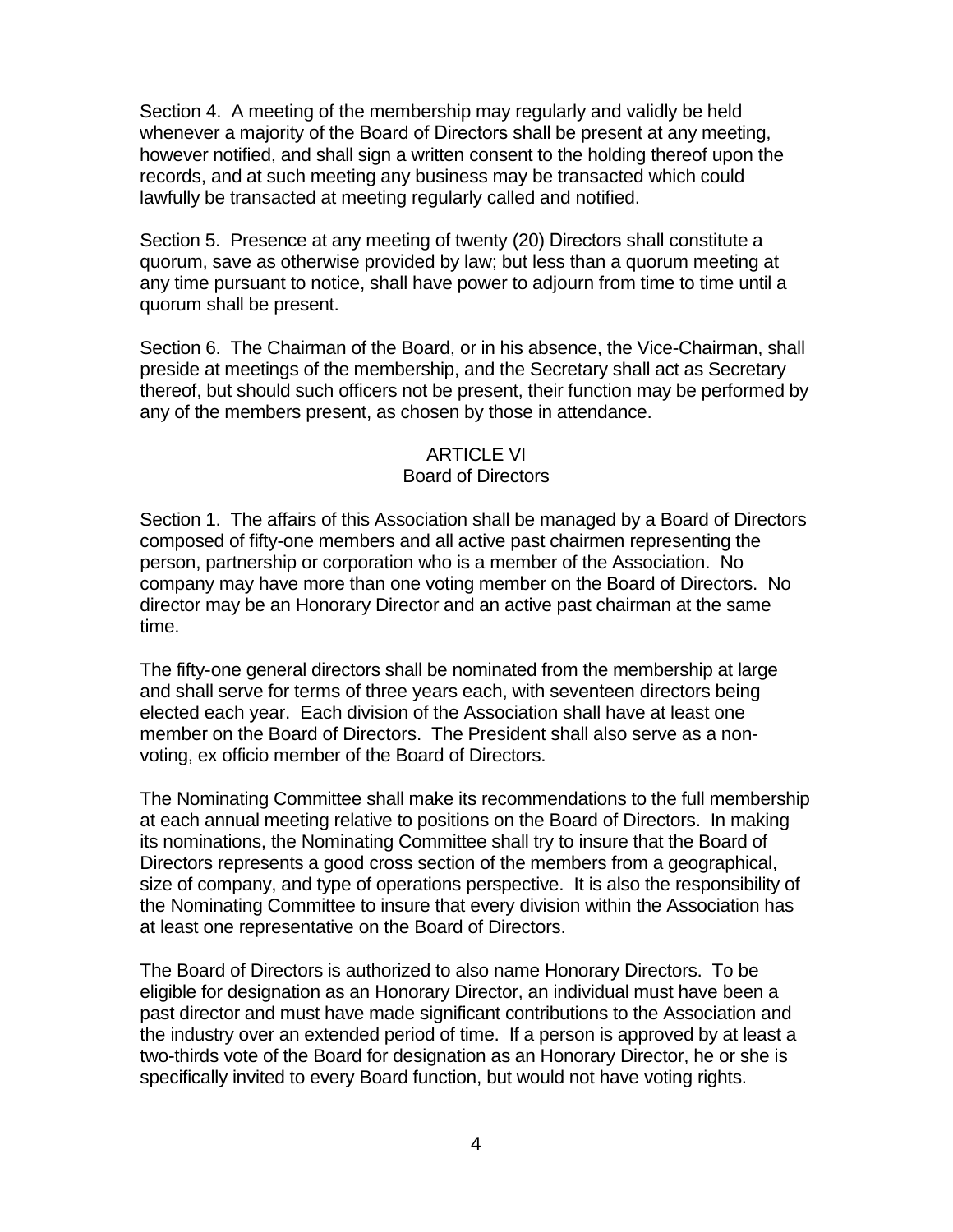Section 2. The Board of Directors shall have power, in addition to all others lawfully vested in them:

- a) To purchase or otherwise acquire, lease, sell, convey, transfer, or assign any property, rights, interests or privileges of the Association, upon such terms and conditions, and for such price as such Board sees fit.
- b) To employ a President upon such terms and conditions as said Board may see fit. Such appointment shall be made by a majority vote of the elected Board of Directors.
- c) To select and retain outside consultants and agents as the Board deems necessary upon such terms and conditions as the Board sees fit. Such appointment shall be made by a majority vote of the elected Board of Directors.
- d) To remove or suspend any of the above personnel, or all or any of the said officers of the Association by two-thirds vote of the elected Board, and said Board may delegate to any officer of the Association by resolution or to any committee or members of the Association, all or any of the powers stated in this section, or any part of such powers.
- e) To authorize the borrowing of money for Association purposes, as in the discretion of said Board seems fit, and for that purpose to execute or cause to be executed in the name of the Association such bills, notes or other evidences of debt as may be expedient.
- f) To establish branch offices or places of business for the carrying on of the business of this Association at any place within this state, or elsewhere.
- g) To elect the individuals who will serve as the Board of Directors of the Wisconsin Motor Carriers Foundation.

Section 3. If a Director, representing his or her company, terminates his or her employment with that company, the Director shall be replaced according to the provisions outlined in Section 6.

Section 4. A Director may resign at any time by filing a written resignation with the Secretary, and said resignation shall be effective from the filing thereof, unless a later date be fixed by its terms.

Section 5. The membership, at any special meeting called for such purpose, may remove from office any or all of the Directors, by a two-thirds vote of the members present.

Section 6. Vacancies on the Board of Directors, from any cause whatsoever, shall be filled by election by the Board of a successor or successors from among the qualified members of the Association, and the person or persons so elected shall serve until the next annual meeting of the membership.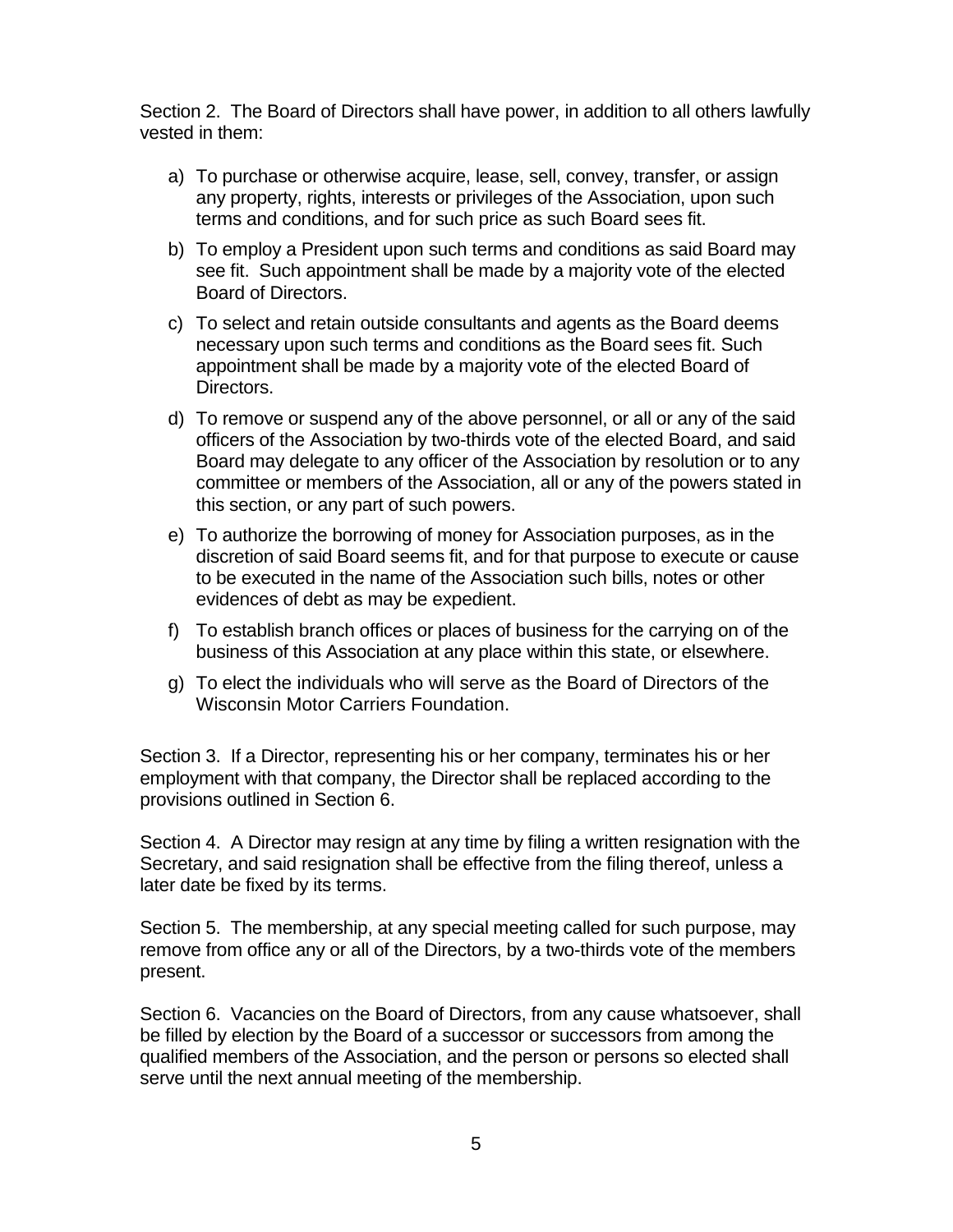Section 7. The Board of Directors shall meet annually, and from time to time, thereafter as herein provided:

- a) Annual meetings of the Board of Directors shall be held the same place as the annual membership meeting. At such meeting, any business may be transacted.
- b) Special meeting shall be held upon call of the President as directed by the Chairman of the Board or upon the written request of three (3) of the Directors; it shall be the duty of the President to give five (5) days' notice of such meeting to each Director personally or by mail as specified in Article V, Section 2. But meetings may be held at any time or place, all Directors being there and then in attendance and waiving notice and consenting to the holding thereof, and at such meetings, any business may be transacted which could have been transacted had notice regularly been given.

Section 8. The Chairman of the Board, and in his absence the First Vice-Chairman, shall preside at meetings of the Board of Directors, and the Secretary shall act as Secretary thereof, but in the absence of either or any of such officers, their functions may be performed by any members of the Board elected by those present.

Section 9. The regular order of business shall be:

- a) Call of the roll
- b) Reading of the minutes of the previous meeting
- c) Report of officers and committees
- d) Unfinished business
- e) New business

Section 10. Any Director who is absent from three or more Directors' meetings during a calendar year shall be removed from the Board and replaced according to provisions outlined in Section 6, Subject to concurrence of the Board.

Section 11. Executive Committee -- The Chairman of the Board may appoint an executive committee subject to the approval of the Board of Directors. This Executive Committee shall have the power to act on behalf of the Board of Directors as outlined in Article VI except that the powers conferred by Section 2 (b) of Article VI shall be retained by the Board of Directors, except that the Executive Committee may suspend the President until the next meeting of the Board. At any meeting of the Executive Committee, two-thirds of the duly appointed members shall constitute a quorum, and a two-thirds vote of the total membership of the committee shall be necessary for the adoption of any matter voted on by the committee.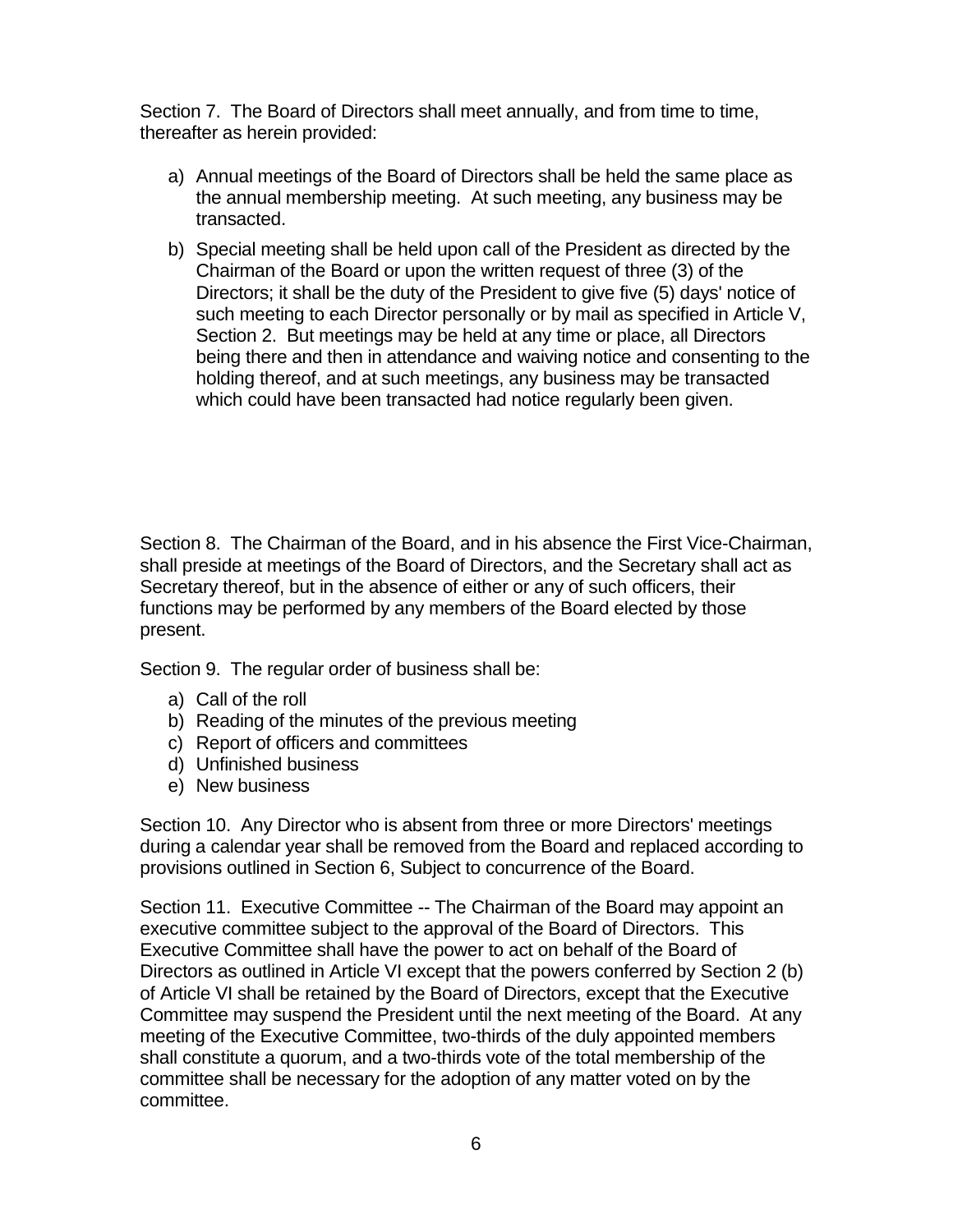Section 12. "Each voting member may designate another person from the same company to represent that director at any WMCA Board meeting as an alternate. Such alternate may, in the absence of the regular board member, vote and act in all affairs of the Board of Directors, but would not be eligible to hold office".

#### ARTICLE VII Officers

Section 1. The general officers of this Association shall be a Chairman of the Board, First Vice-Chairman, Second Vice-Chairman, Secretary, Treasurer, and President.

Section 2. The Chairman of the Board, First Vice-Chairman, Second Vice-Chairman, Secretary and Treasurer shall be elected annually at a regular meeting of the Board of Directors from the general membership of the Association excepting that the office of Chairman of the Board shall be elected from the members of said Board, and each of said officers hold office for the term of one year or until his successor is elected and qualifies.

Section 3. The Chairman of the Board shall preside at all meetings of the membership and the Board of Directors shall have general supervision of the affairs of the Association subject to the control of the Board of Directors, with the power to execute contracts and instruments generally on behalf of the Association, and he shall have such other duties as may from time to time be prescribed by these By-Laws or delegated to him by the Board of Directors. Committee appointments shall be made by the Chairman of the Board with the approval of the Board. Any interim committee appointment shall be approved at the subsequent meeting of the Board.

Section 4. The First Vice-Chairman shall discharge the duties of Chairman of the Board in the event of absence or disability, for any cause whatever, of the latter. In addition, the First and Second Vice Chairmen will perform such other duties as may from time to time be prescribed by these By-Laws or delegated to them by the Board of Directors.

Section 5. The Secretary shall keep a complete and permanent record of all proceedings of the membership meetings and meetings of the Board of Directors. He shall, in addition, have general charge of the books and records of the Association and shall safely and systematically keep all books, papers, records and documents belonging to the Association, or in any wise pertaining to the business thereof, and he shall countersign all deeds, leases, and conveyances executed by the Association and such other papers as he shall be directed to countersign by the Board of Directors.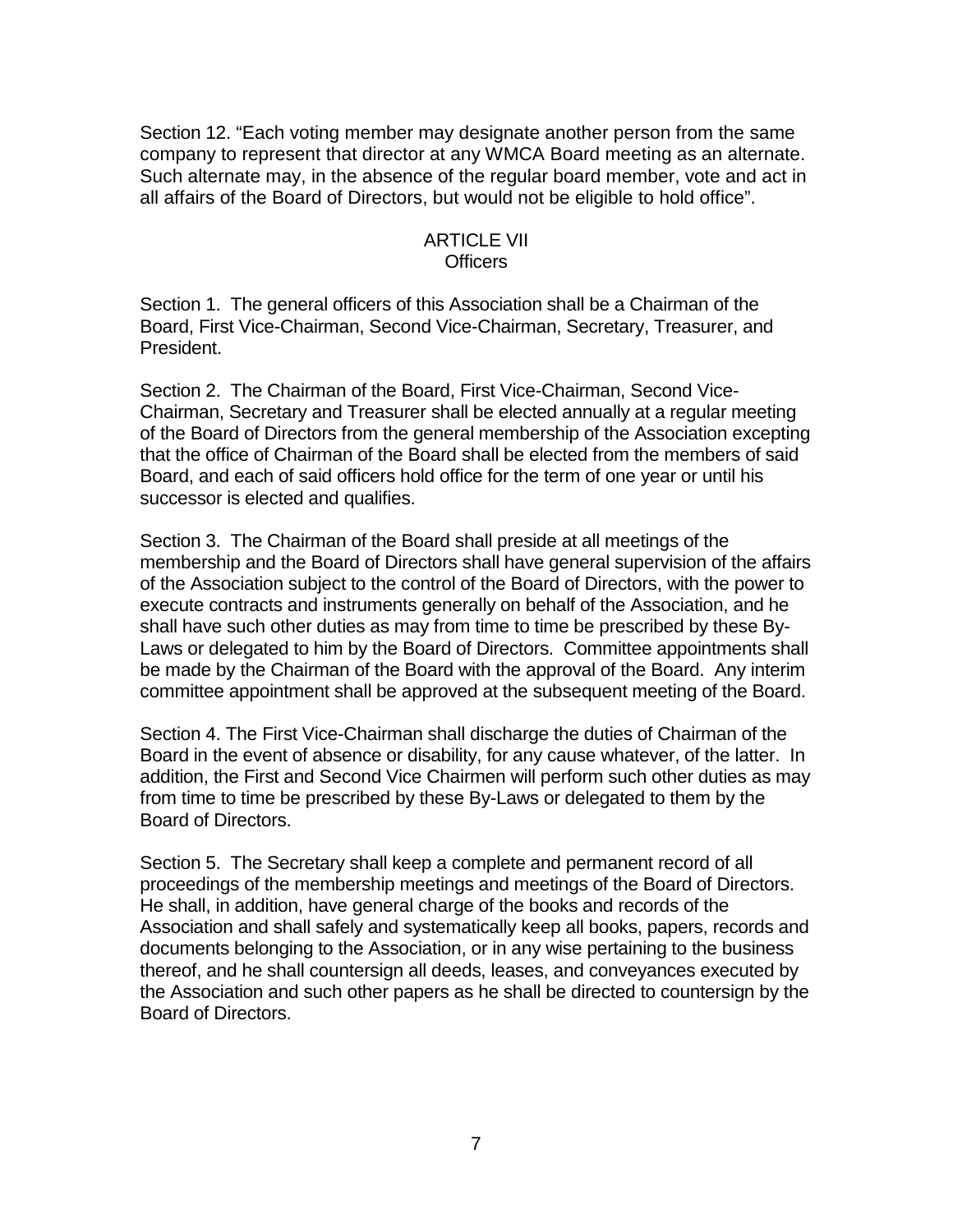Section 6. The Treasurer shall keep and account for all monies, credits and property of any and every nature of the Association, which shall come into his hands and keep an accurate account of all monies received and disbursed, and keep proper vouchers for monies disbursed, and he shall render such accounts, statements and inventories of monies received and disbursed and of monies and property on hand, and generally of all matters pertaining to this office as shall be required by the Board of Directors.

Section 7. The President shall be responsible for all management functions. He shall manage and direct all activities of the Association as prescribed by the Board of Directors and shall be responsible to the Board. He shall employ and may terminate the employment of members of the staff necessary to carry on the work of the Association and fix their compensation within the approved budget. As President, he shall define the duties of the staff, supervise their performance, establish their titles and delegate those responsibilities of management as shall, in his judgment, be in the best interests of the Association. The President shall be further authorized to act as a spokesman for the Association before the general public and any and all public bodies. Any elected officer of the Association may delegate to the President any duty of his elected office prescribed herein, except that such delegation shall not relieve the elected officer of the responsibility for the performance of such duty.

Section 8. Whenever the Board of Directors may so order, the offices of Secretary and Treasurer may be held by the same person.

Section 9. In the case of the absence or disability of any general officer of the Association, the Board of Directors may delegate his duties to one of the other officers or to a member of the Board of Directors, until the return or recovery of the absented or disabled officer.

#### ARTICLE VIII **Compensation**

Section 1. Directors and general officers, with the exception of the President, shall not be compensated for their services. The salary of the President shall be set by the Board of Directors. Expenses for the Directors and general officers may be permitted by the Board of Directors.

## ARTICLE IX

### **Dues**

Section 1. Dues of members of this Association and any Division thereof shall be fixed from time to time by resolutions of the Board of Directors adopted at any regular or special meeting, of which ten (10) days' written notice by mail that such change will be considered at such meeting has been given to all Directors. Such dues shall be paid when due. Division dues shall first be approved by any Division.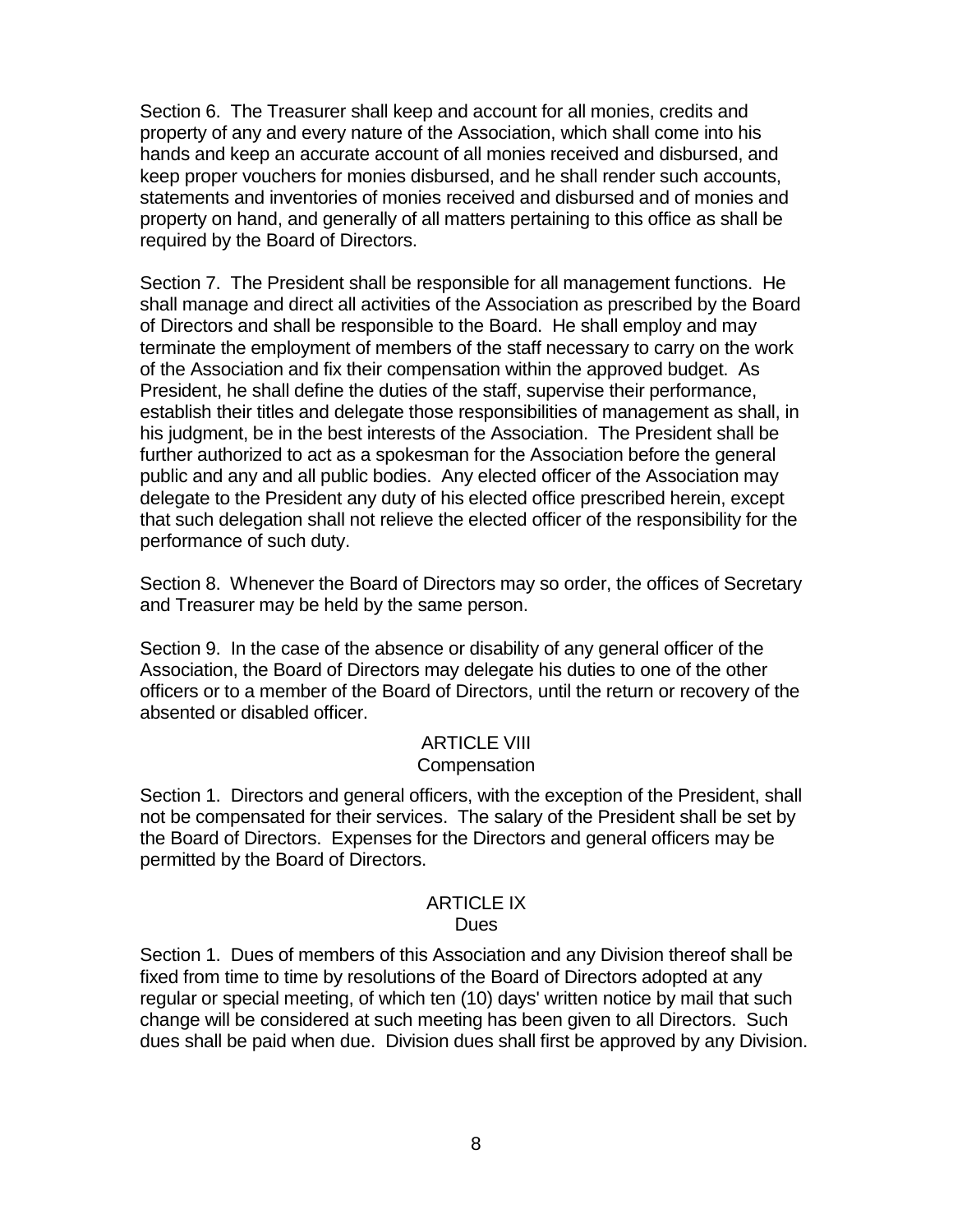Section 2. Each member of this Association shall, as requested by the Board, submit the information necessary to compute the membership dues. This information may include but is not limited to fleet miles traveled, fleet miles traveled in Wisconsin, number of units registered, gross system revenues, and gross Wisconsin intrastate revenues.

#### ARTICLE X **Divisions**

Section 1. In addition to the Divisions, groups, associations, bureaus, or organizations accepted for membership under Article III, Section 2 hereof, the members of this Association may, with the approval of the Board of Directors, organize and establish within this Association natural or geographical divisions which shall be known and referred to herein as Divisions of the Association.

Section 2. Each Division accepted to membership in this Association under Article III, Section 2 hereof, or formed under Section 1 of this Article shall file with the President a copy of its Articles of Incorporation and By-Laws, or if it is not incorporated, there shall be filed with the President a written statement of the purposes and plan of operation of said Division.

Section 3. Divisions may hold special meetings of their members but notices of such meetings and the purpose of the same must be served upon the President in person or by mail at least twenty-four (24) hours prior to the holding of any such meeting. The President of a duly selected agent may be present at all such meetings. This requirement is made to avoid any infractions of the Association's policies and to give such assistance as is helpful to each Division.

Section 4. No Division may take any action outside of the Association without prior approval of the Board of Directors of the Association, except such matters as are in the regular course of the regular business of the members of such Division. The activities of a Division shall be restricted to the consideration of problems of the industry which directly affect the Division, and no Division shall in any matter whatsoever commit the Association to any program or for any obligation.

## ARTICLE XI

**Litigation** 

Section 1. No officer, employee, member or Division may enter into or foster litigation of any character in the name of the Association or any of its Divisions without the prior approval of the Board of Directors of the Association.

#### ARTICLE XII **Legislation**

Section 1. No member and/or Division of this Association shall engage in sponsoring any matter of a legislative nature without the prior approval of the Board of Directors of the Association. There is excepted from the provisions of this Section such matters as are necessary in the regular course of the member's business.